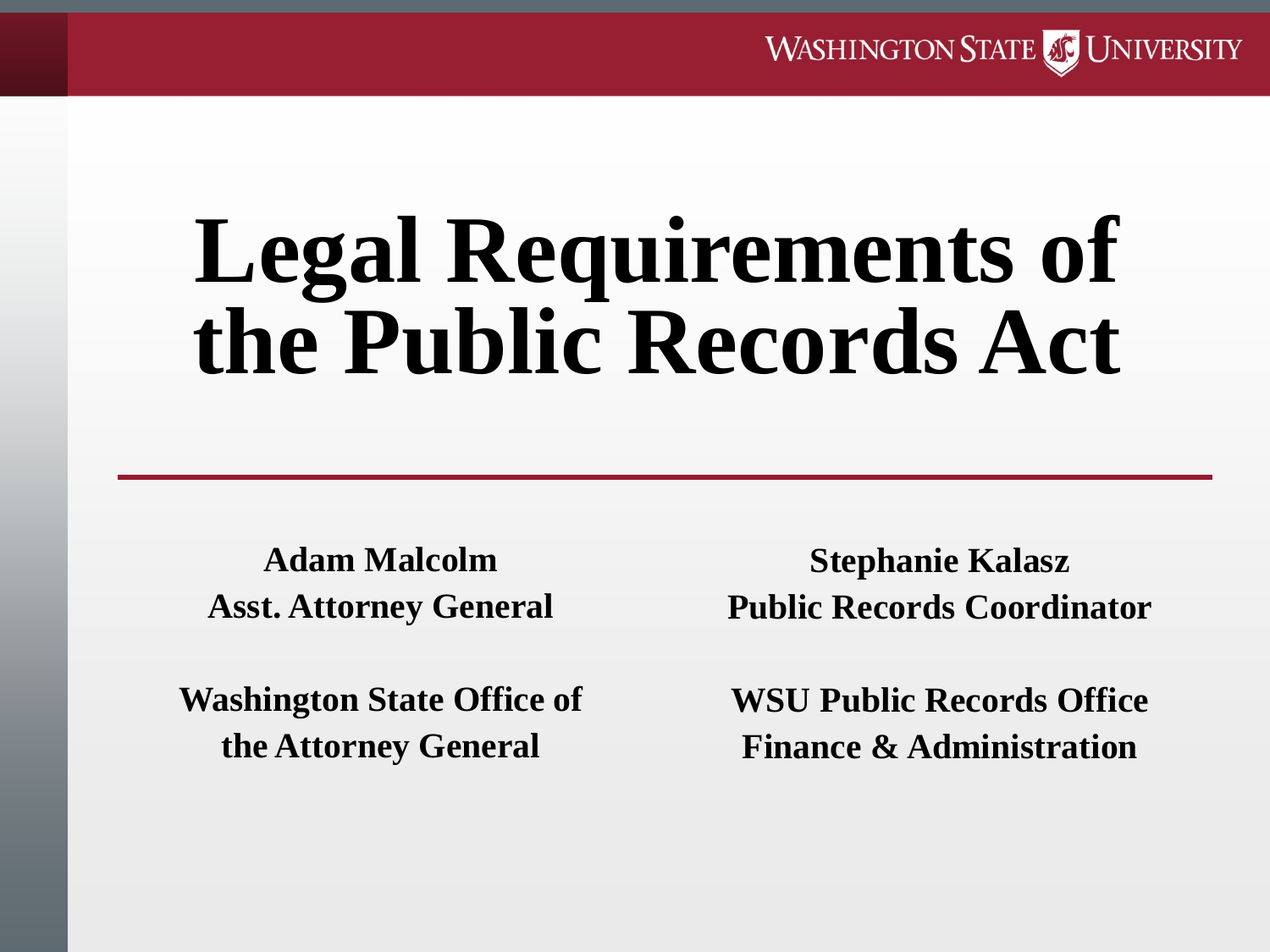

### **Overview**

- **Purpose & history of the Public Records Act**
- **What is a "public record" and an electronic record?**
- **General agency obligations under the Public Records Act (PRA)**
- **How to respond to a records request**
- **What are exemptions and how do they apply?**
- **Agency liability**
- **Tips and Resources**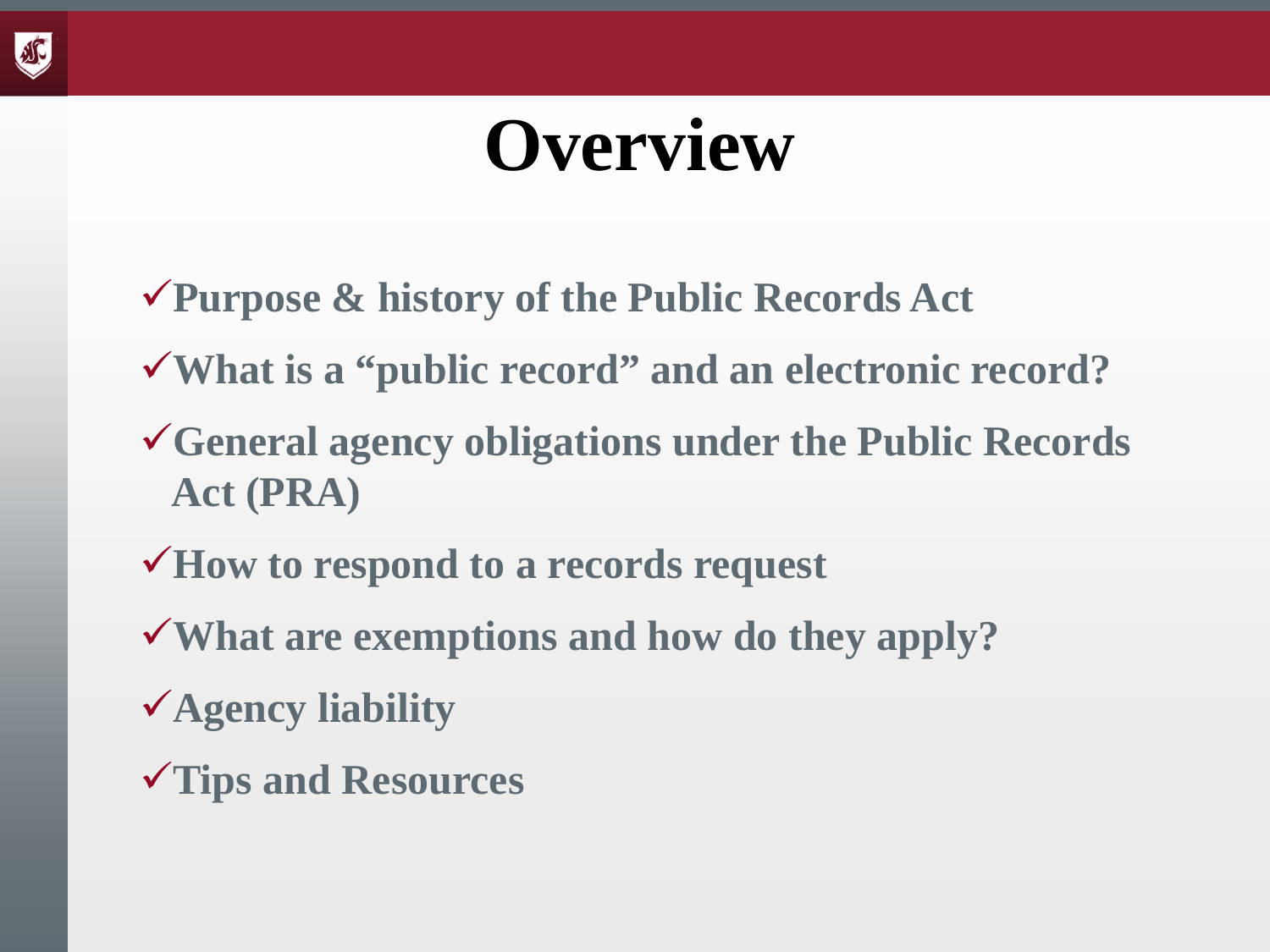

#### **History of the Public Records Act RCW 42.56**

- **Passed in 1972 as part of Public Disclosure Initiative I-276 with a voter approval of 72%**
- **The Act requires a broad mandate in favor of disclosure of ALL public records; courts will liberally interpret the Act to promote disclosure**
- **Redaction of information must be applied narrowly**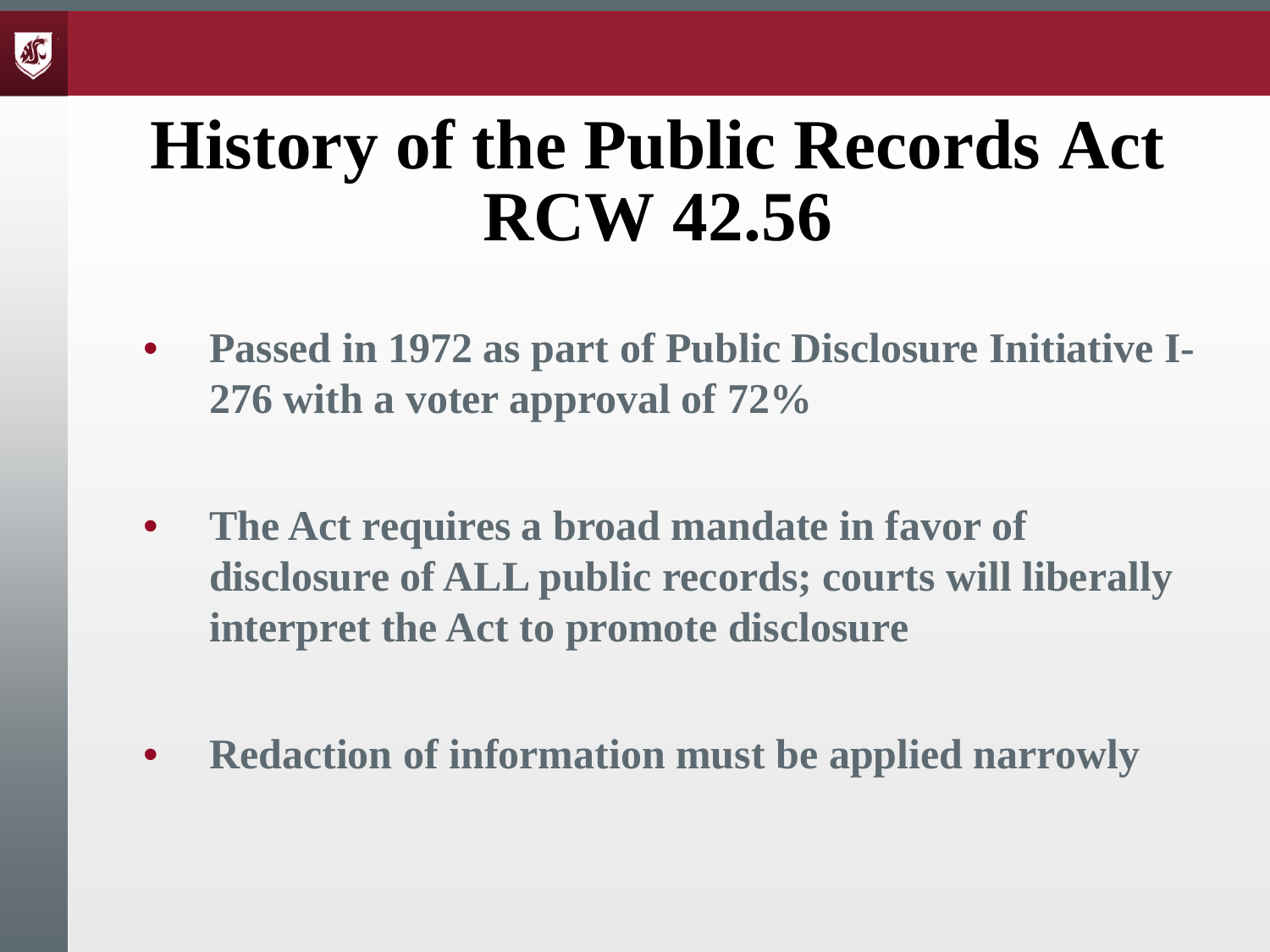

# **Why Should You Care?**

- **State agencies are strictly liable for violation of the Act—intent does not matter**
- **The liability for violating the Act potentially could be very big**



- **Agency must also pay for all costs and legal fees**
- **Massive Negative Publicity: even valid withholdings can create negative press**
- **RCW 42.52.050(4)**

Any employee who knowingly withholds records is violating both the PRA and the Ethics Act and can be held personally liable for any legal action.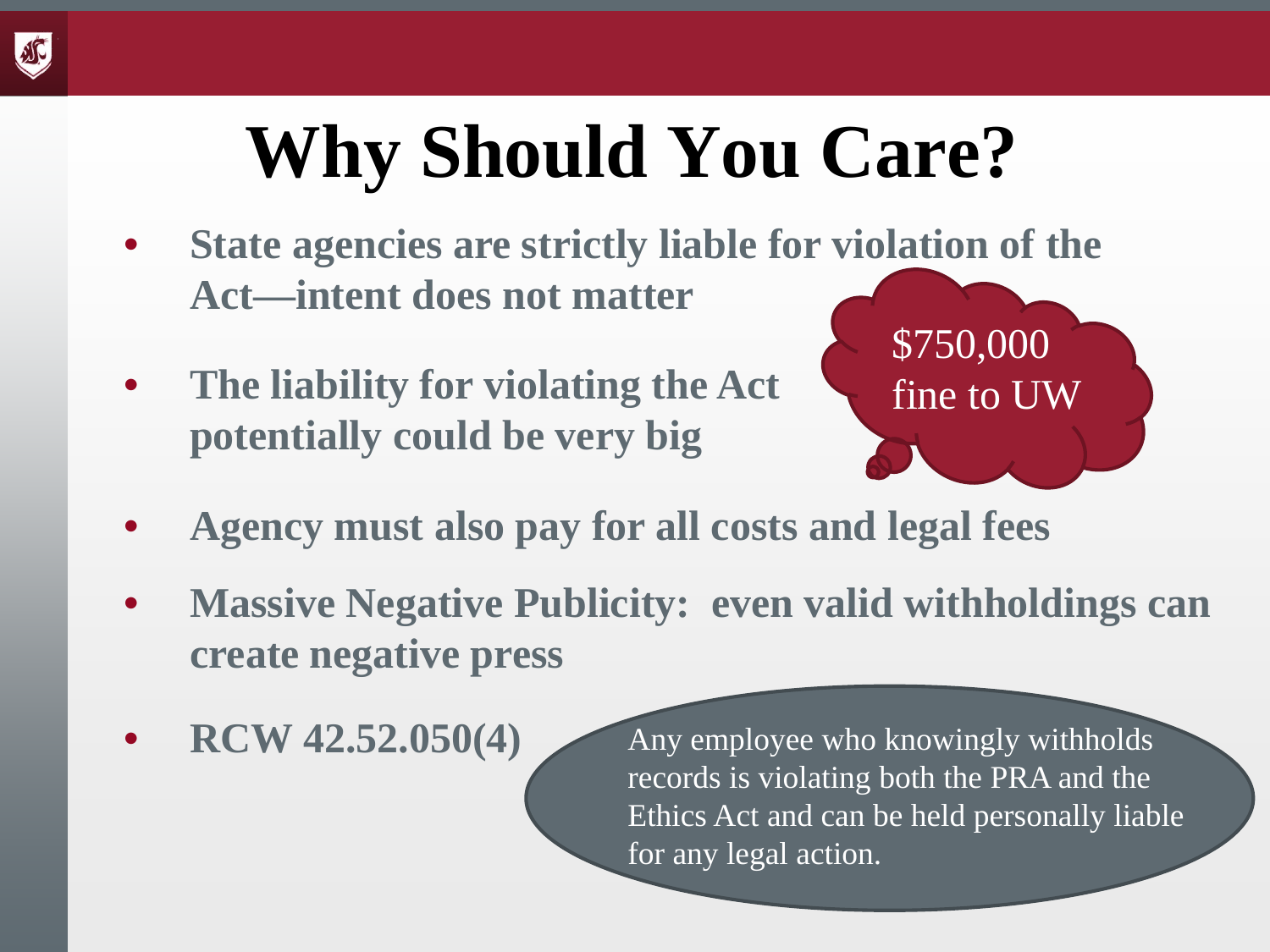

# **Why Should You Care?**

**NOTE: RCW provides that no public agency or employee will be held liable for any loss or damage based upon the release of a public record if the employee acted in good faith in attempting to comply with a request**

> **There is incentive to reply, not withhold**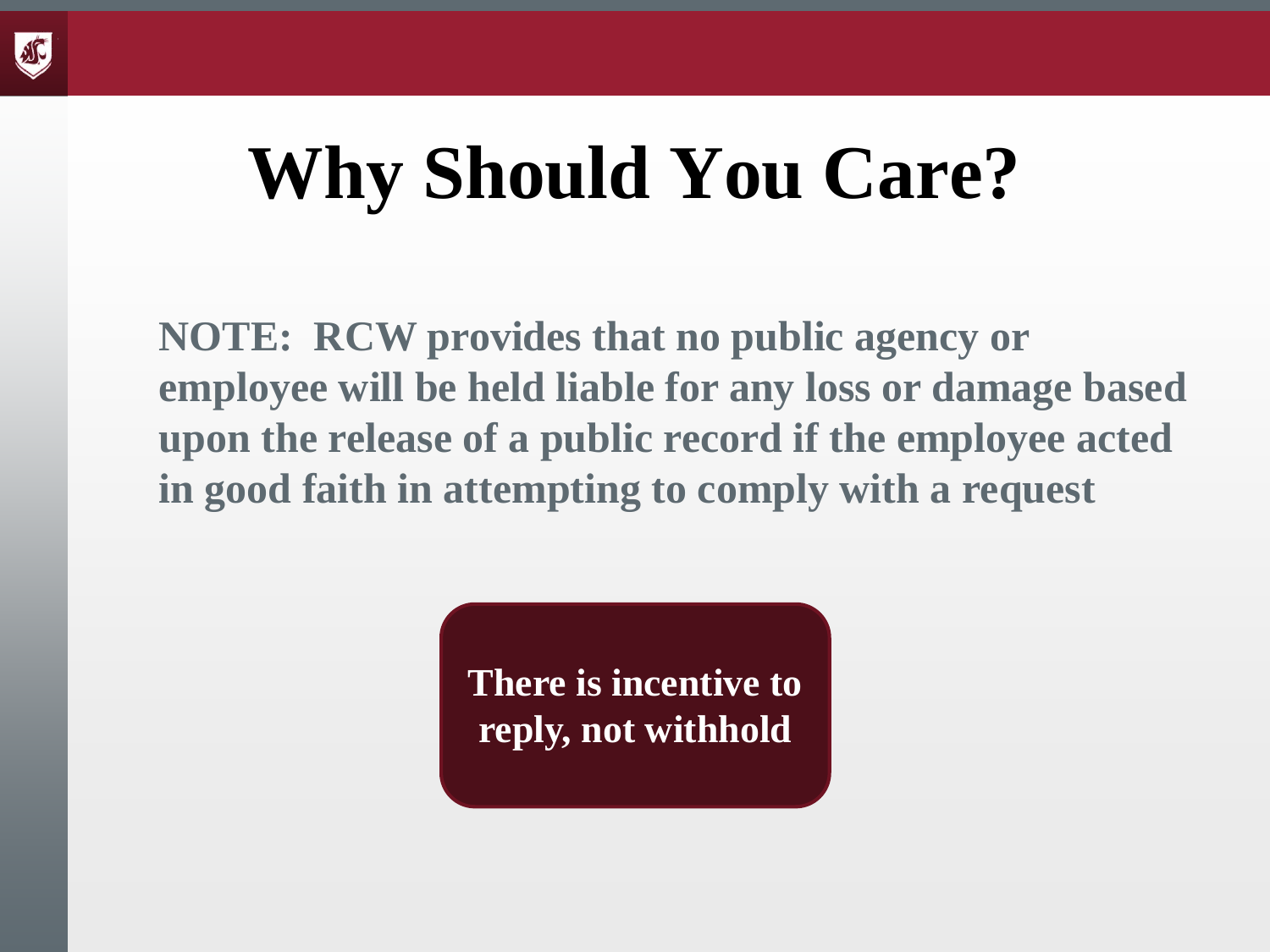

**"Public record"…any writing containing information relating to the conduct of government or the performance of any governmental or proprietary function prepared, owned, used, or retained by any state or local agency regardless of physical form or characteristics.** 

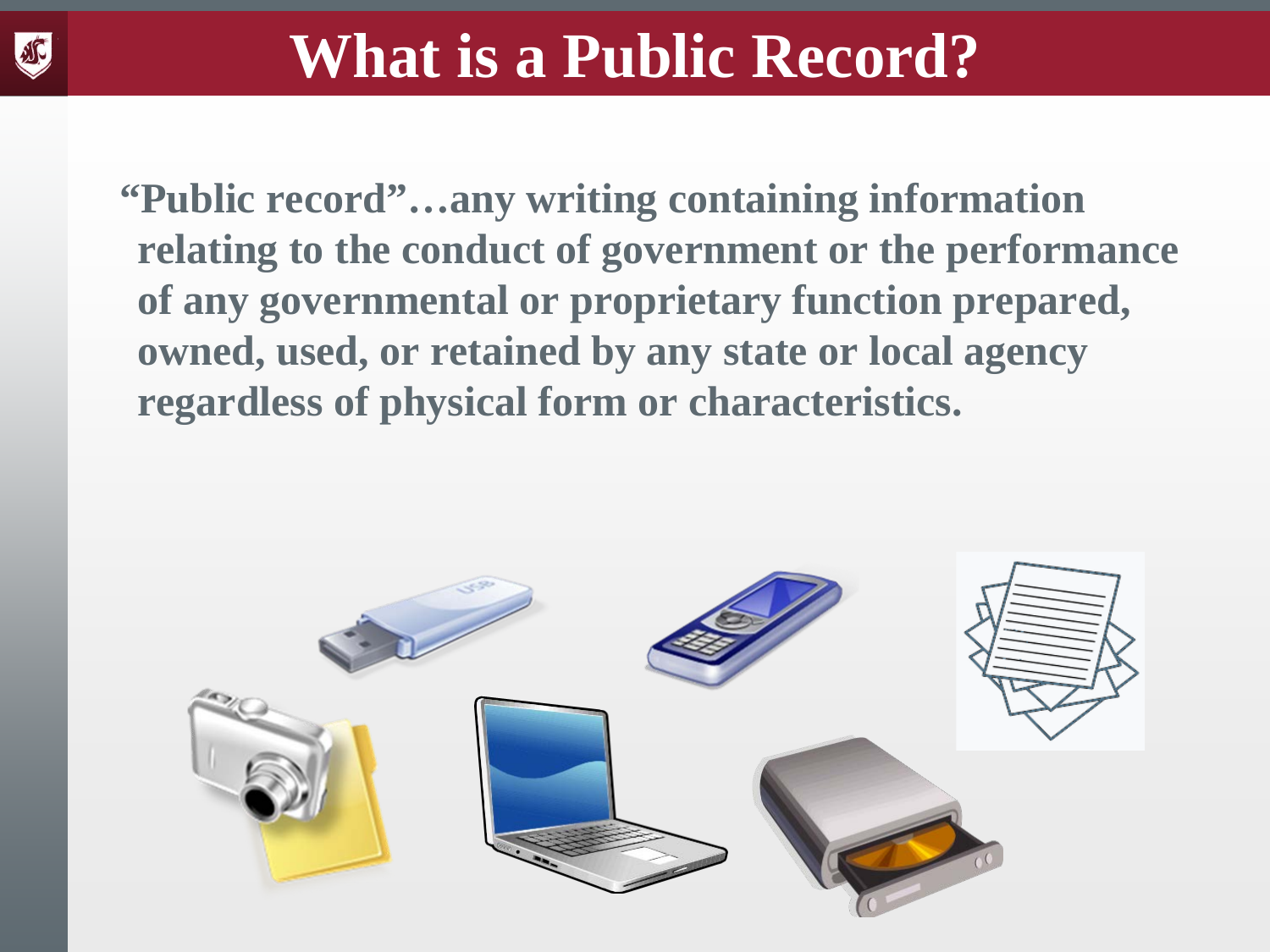#### **What is a Public Records Request?**

- **Request does not have to be in writing - no official format, agency forms encouraged but not required**
- **Must be for identifiable public records (not a request for general information)**
- **The act does not require the creation of a new record**



• **Agencies may not distinguish between requestors, or require the purpose of a request - WSU may not have the real name, may not have the real reason, but still has to produce records; don't guess at what a requestor may or may not want**

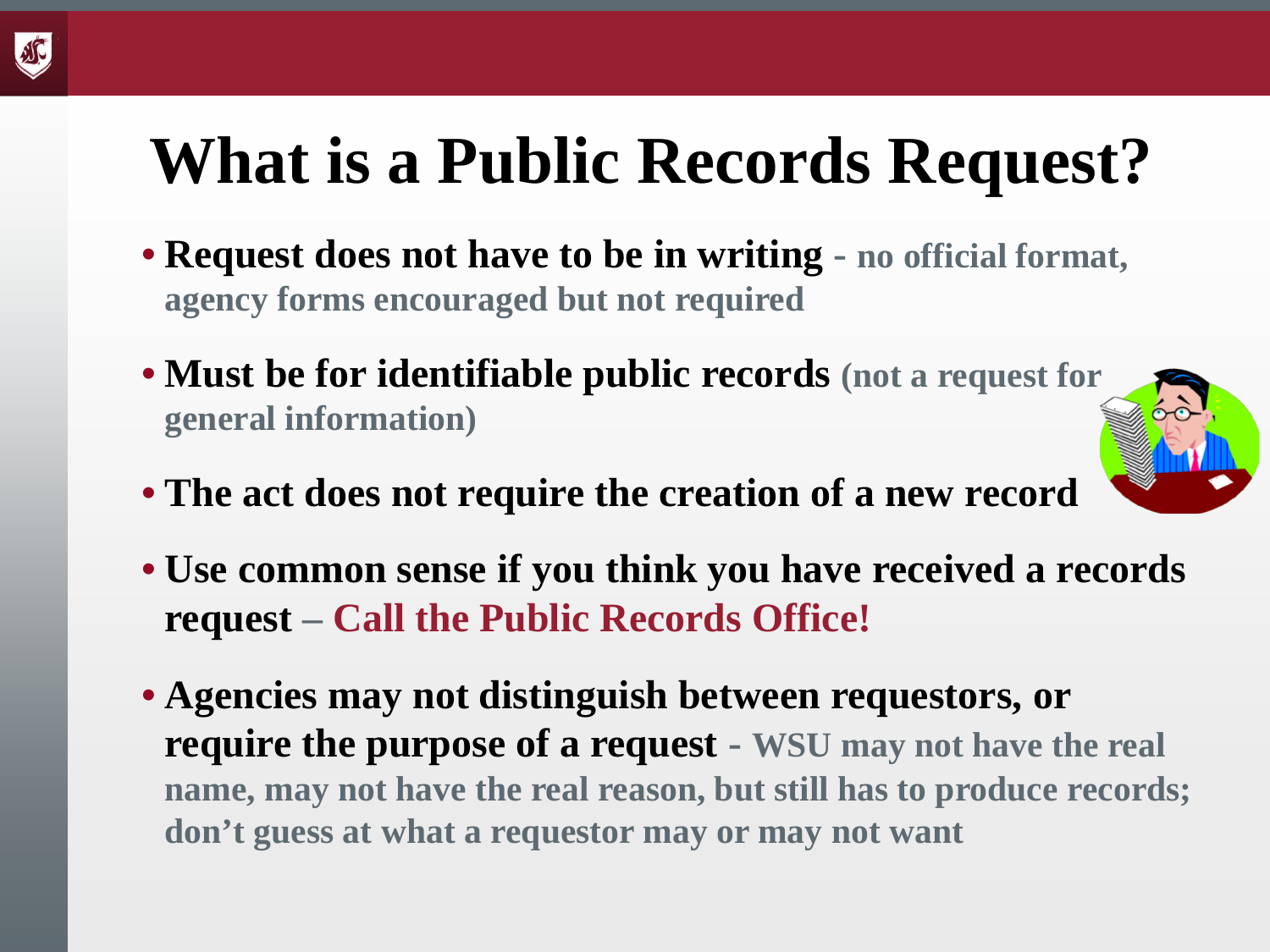#### **Agency Response Obligations**

- **Provide fullest assistance to requester**
- **Provide most timely possible action**
- **Contact public records officer**
- **"Need to know why" is generally not required**
- **"Need to know who" is generally not required**
- **"Will take too long" or "we don't have the resources" won't work**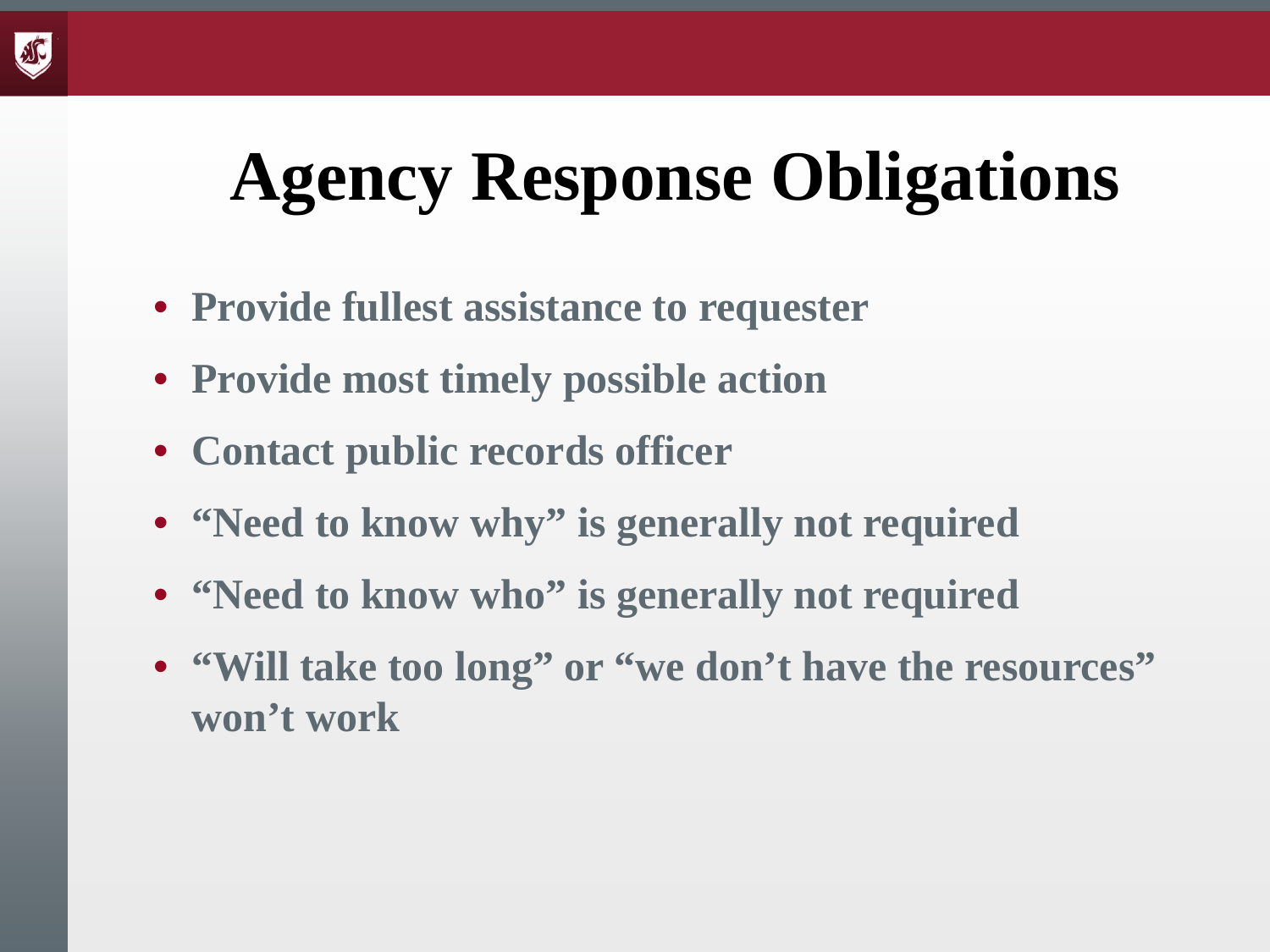#### **How WSU Will Initially Respond?**

- **Within five (5) business days WSU will:**
- **Provide the record(s), or**
- **Provide an Internet address and link to the agency's website to the specific records requested, or**
- **Acknowledge receipt of request and provide reasonable estimate of response time, or**
- **Deny the request and explain why, or**
- **Seek clarification**

**RCW 42.56.520**

**This means you must work with the Public Records Office in a timely manner!**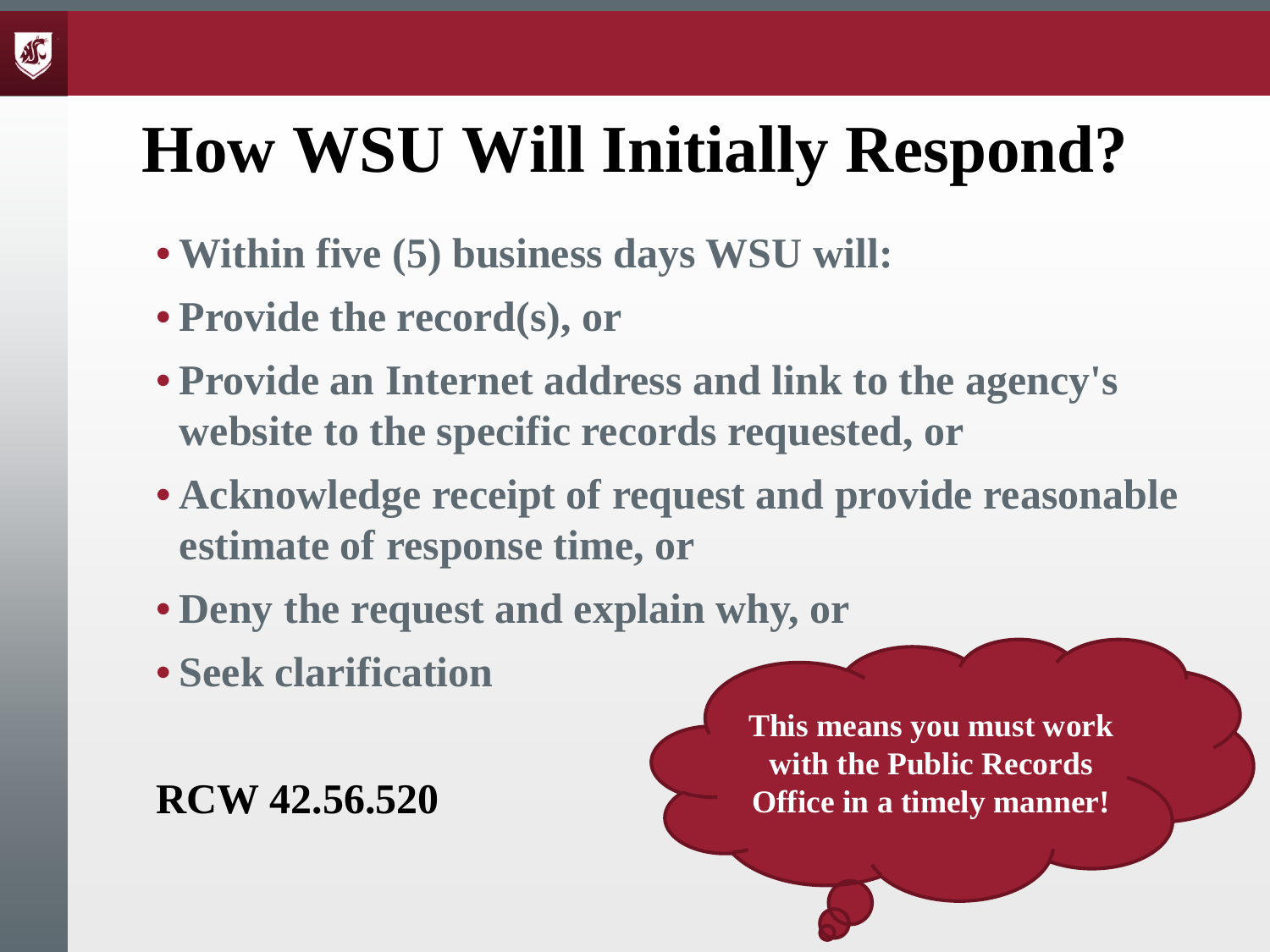

#### **What is a Reasonable Estimate?**

**Time to fully respond to request includes:** 

- **Assembly and review of records**
- **Notification to Third Parties**
	- **AG's Model Rules: notice should be provided early, only if arguably exempt, and specify a date for disclosure**

**WAC 44-14-04003(11)**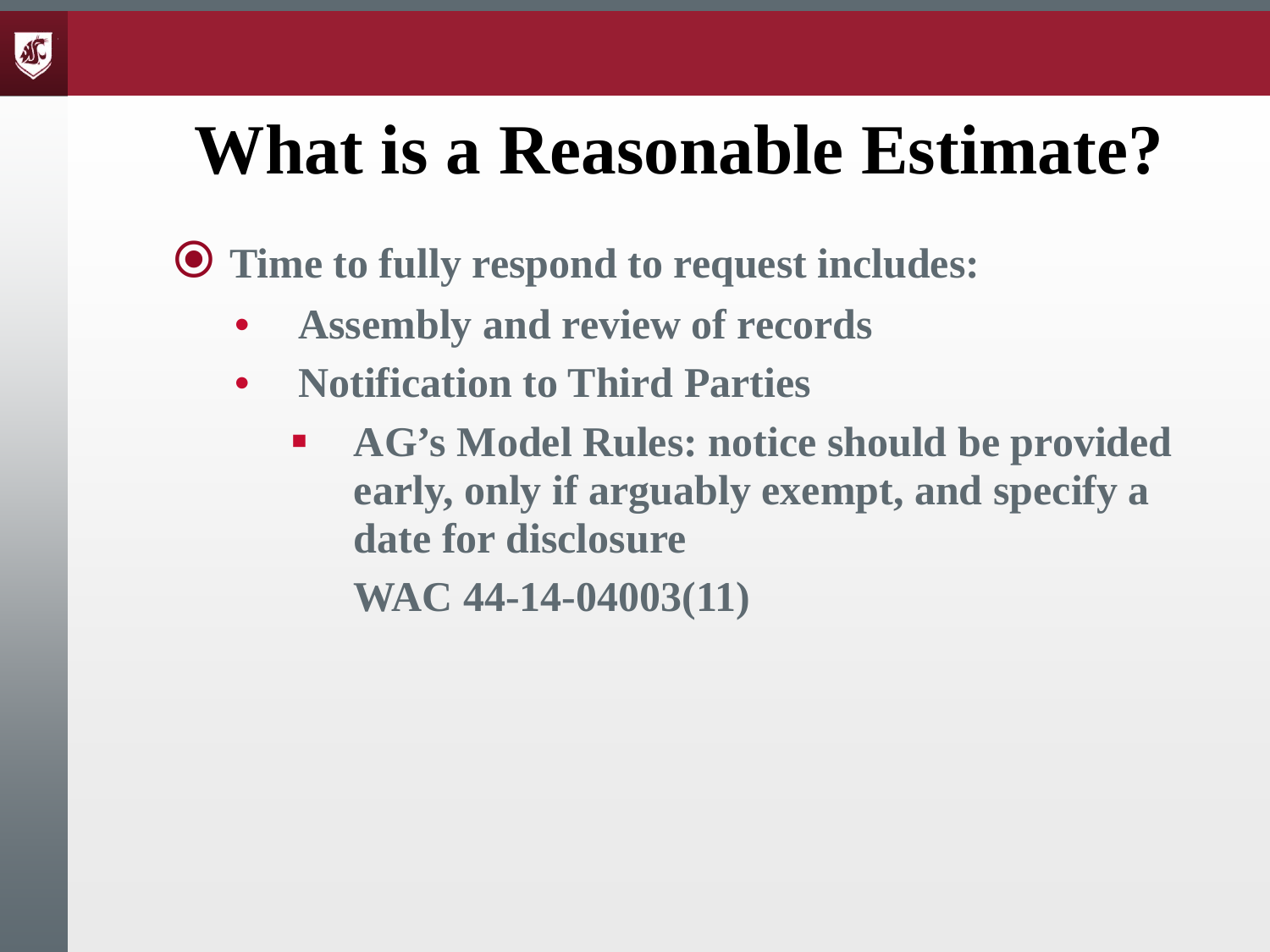

#### **What is a Reasonable Estimate?**

- **Each request must be evaluated: the agency's responsibility will vary depending on the complexity and number of requests, agency resources, and other agency essential functions**
- **Routine extensions with little or no action show that previous estimates probably were not "reasonable"**
- **Agencies should explain the need to revise an estimate WAC 44-14-04003(6)**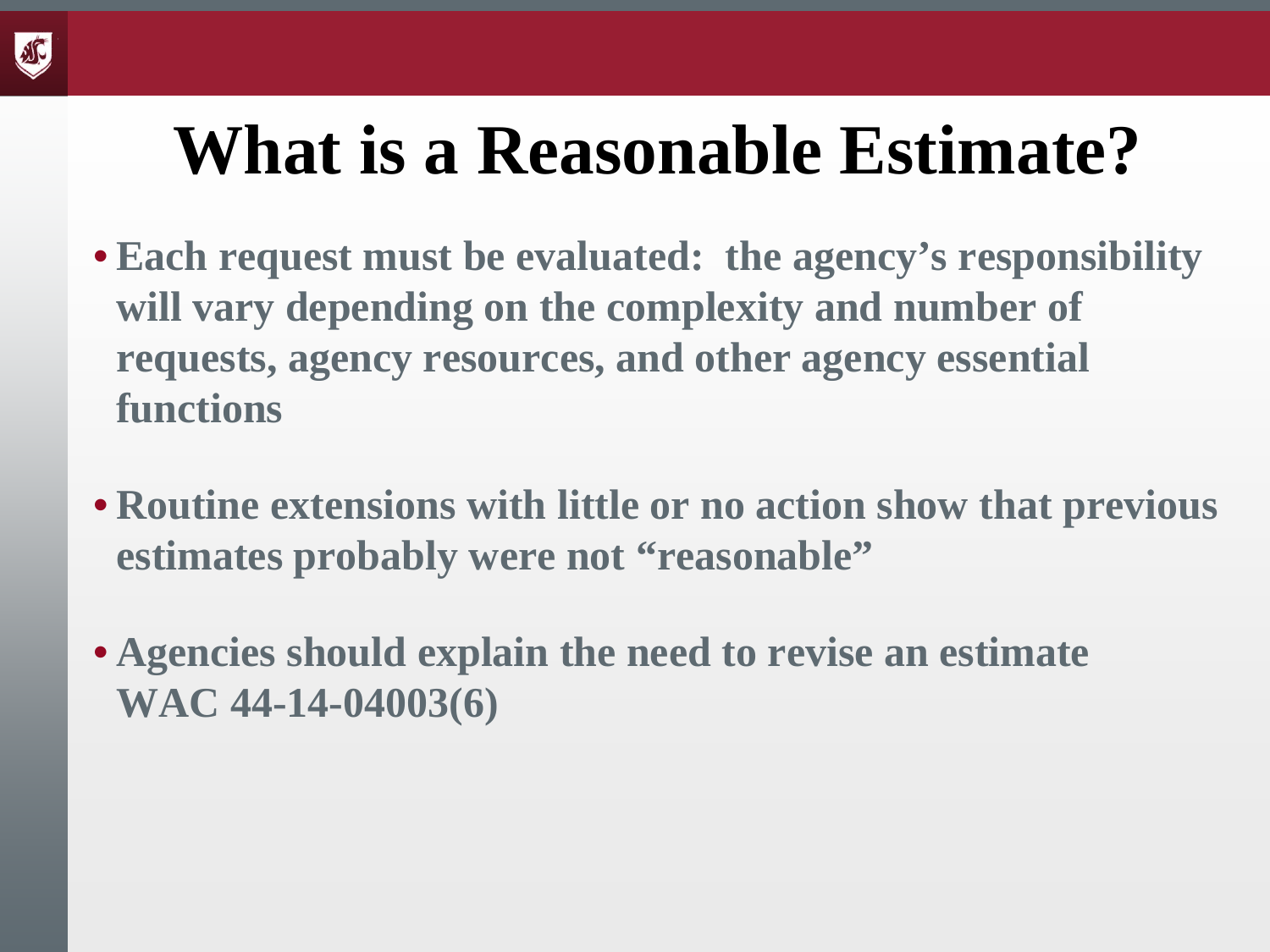

- **When a statute exempts the information Exemptions exist in the PRA and other laws**
- **Exemptions must be narrowly construed**
- **Exempt information should be redacted and nonexempt information should be produced**
- **Withholding and redacting decisions will be made by the Records Office and the AGO**
- **No exemption for non-responsive material included with responsive material**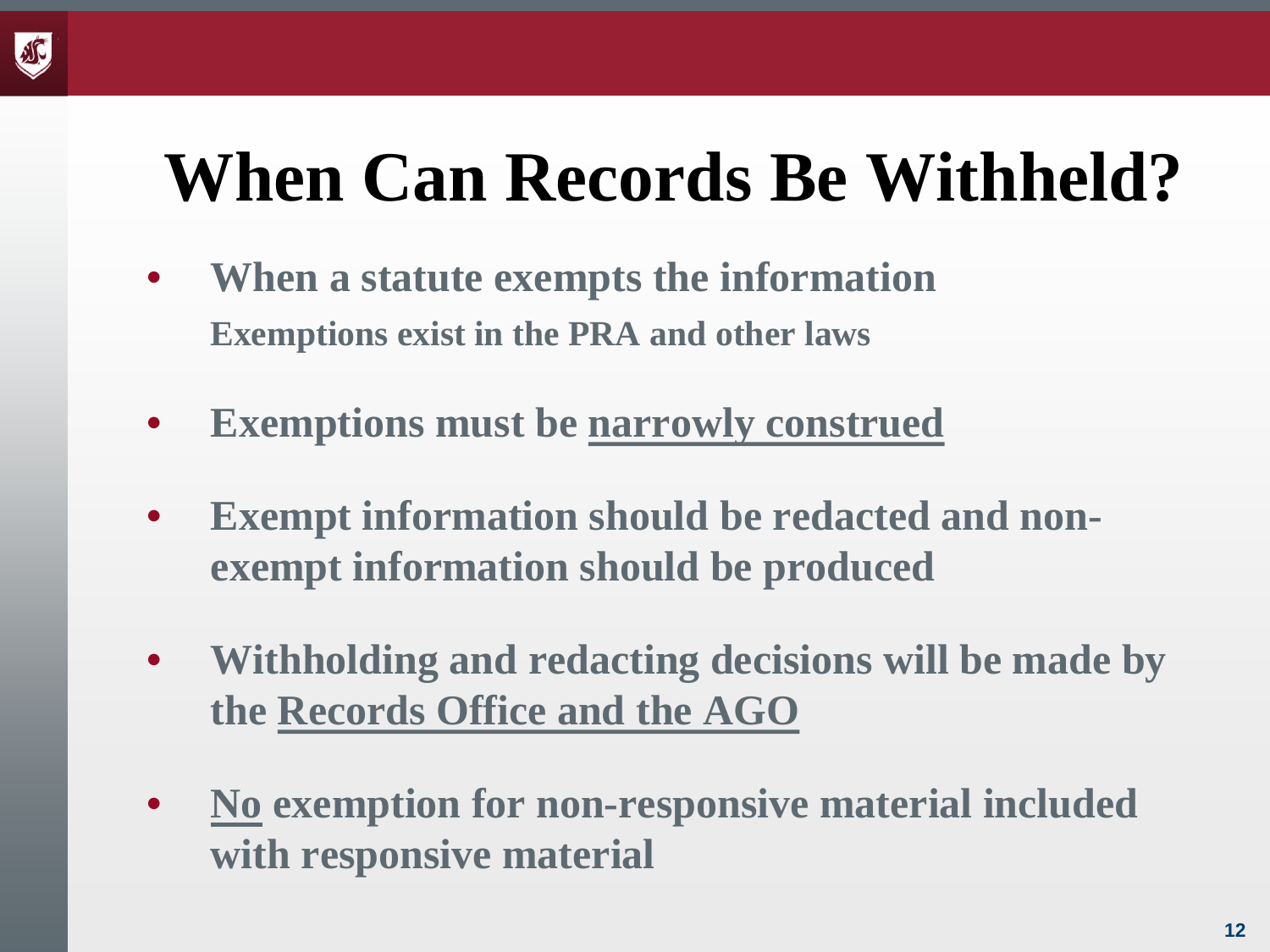

#### **What records are exempt?**

- **Personal information in files maintained for clients of public institutions (RCW 42.56.230(1))**
- **Personal information in files maintained for employees, if private (RCW 42.56.230(2))**
- **Preliminary drafts or recommendations in which opinions are expressed or policies formulated**
- **Attorney advice or work product**
- **Other exemptions in law (FERPA, Trade Secrets Act, HIPAA & health care information, etc.)**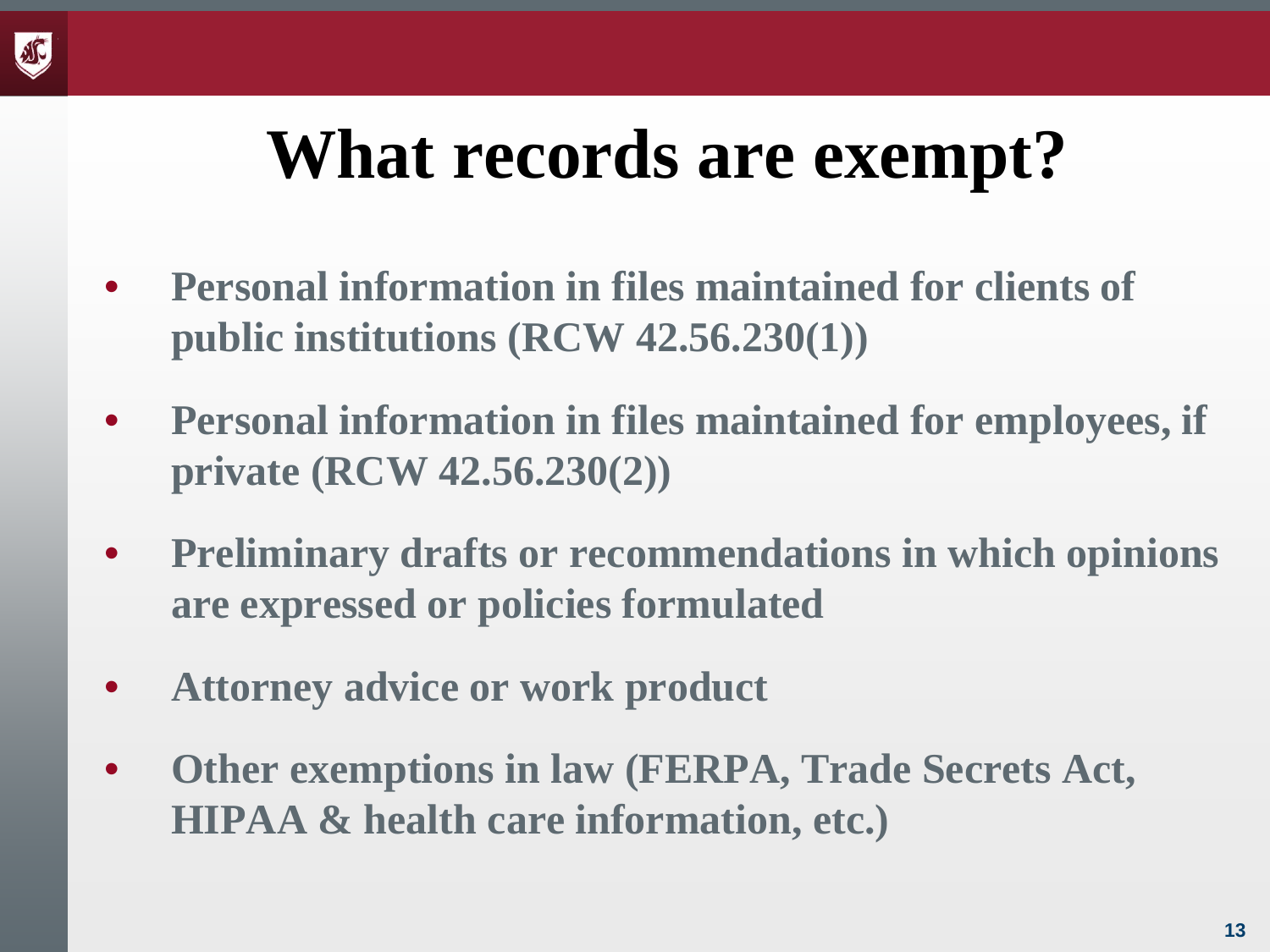#### **Is There A "Privacy" Exemption?**

- **No general privacy exemption; see AGO 1988 No. 12**
- **Privacy must be incorporated into an element of a specific exemption (for example, personal information in files maintained for employees, if private; RCW 42.56.230(2))**
- **Privacy is invaded if disclosure is 1) Highly offensive to a reasonable person; AND 2) not of legitimate concern to the public (RCW 42.56.050)**
- **Tiberino v. Spokane County**
- **Dawson v. Daly, performance evaluations, with no misconduct, are private; employee salary, rank, benefits data, and discussions involving misconduct are not private**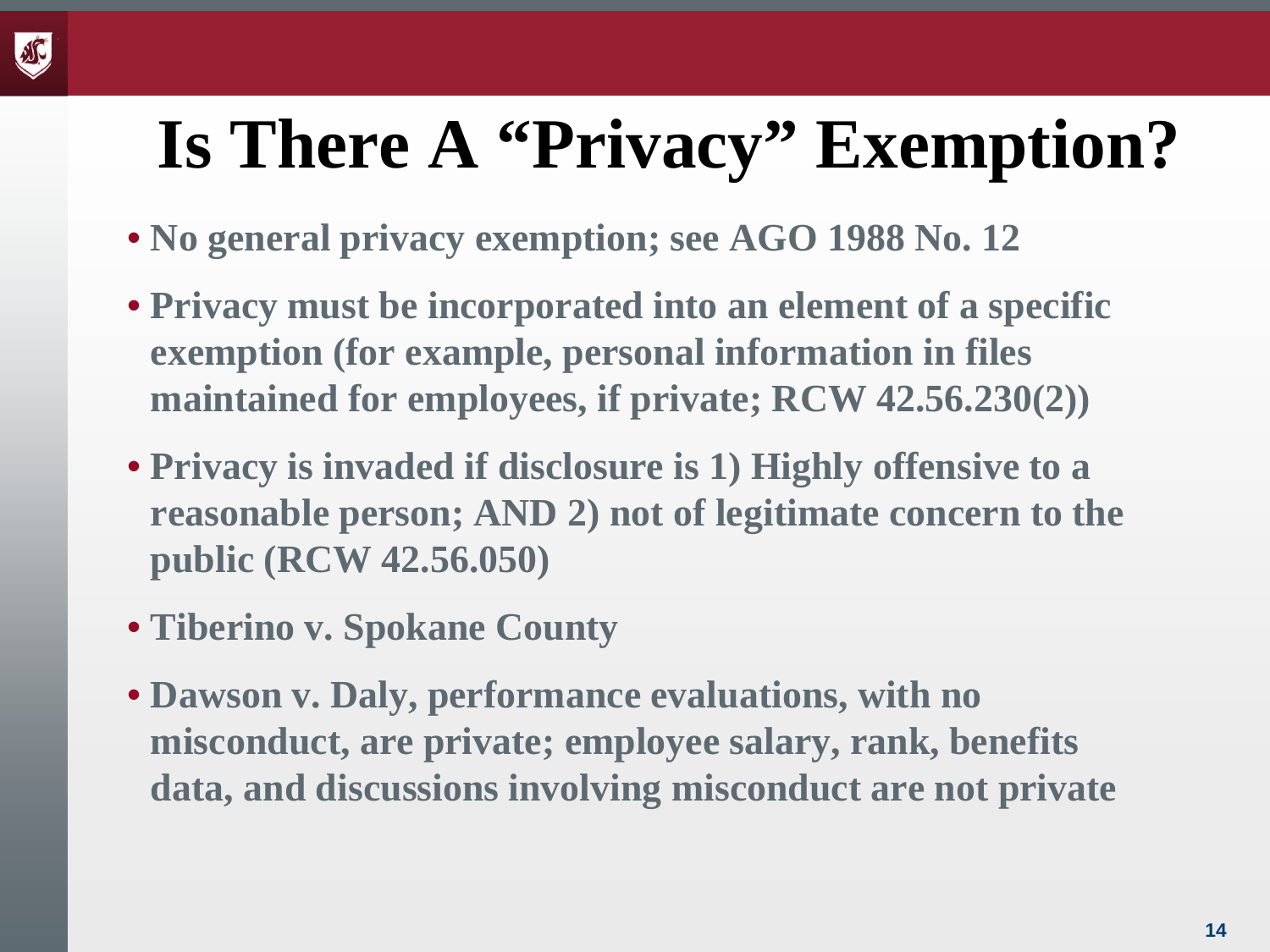

#### **Court Protection of Records**

#### **Examination may be enjoined if:**

- **Upon motion and affidavit by an agency or a person who is named in the record or to whom the record specifically pertains, the superior court finds that examination:**
	- **would clearly not be in the public interest and would substantially and irreparably damage any person; or**
	- **would substantially and irreparably damage vital governmental functions**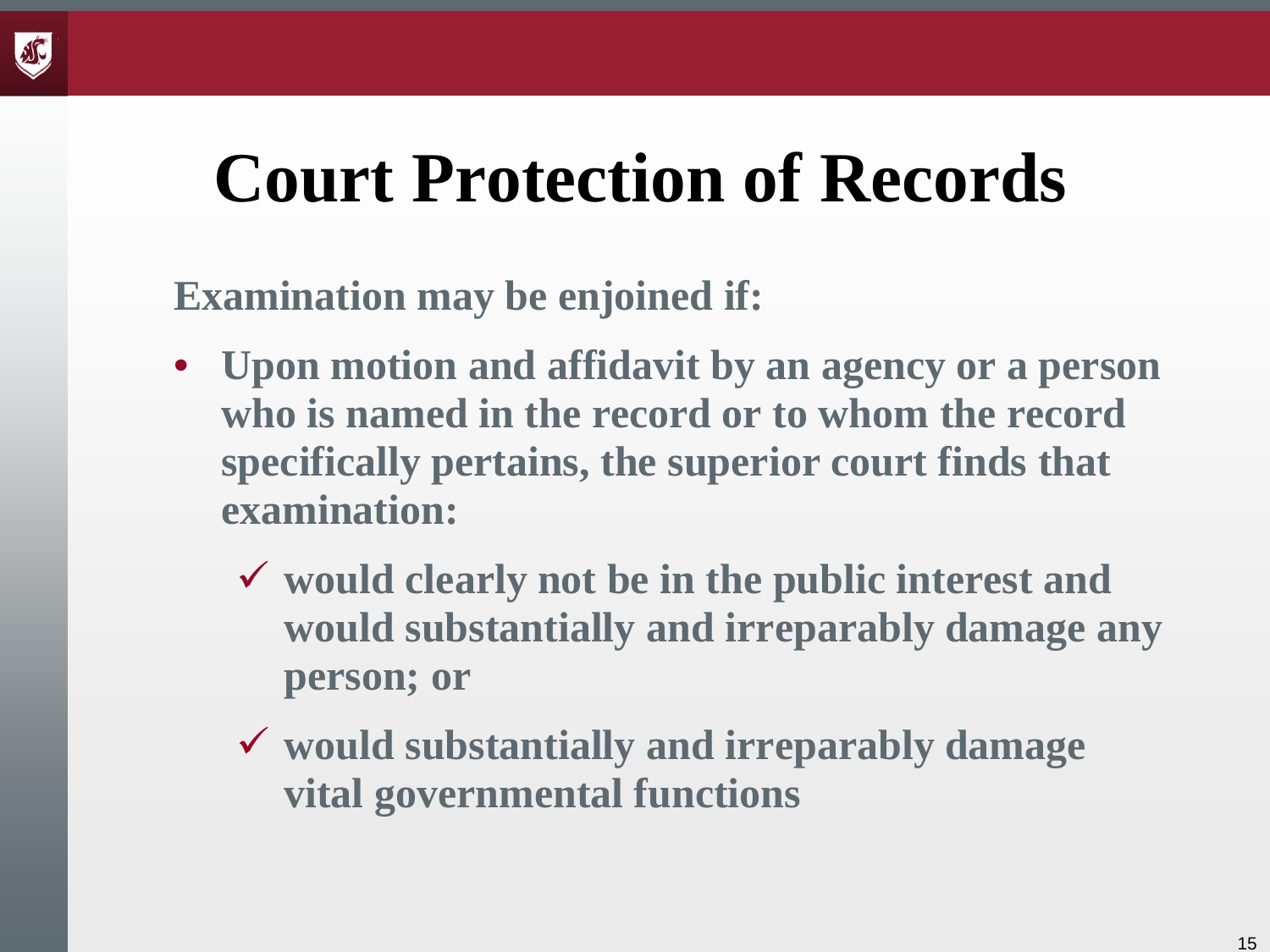

#### **Court Protection of Records**

**A requestor must be joined in injunction proceeding in which a third party seeks to prevent release of records to requestor (Burt v. Dep't of Corrections (WA Supreme Court, 2010))**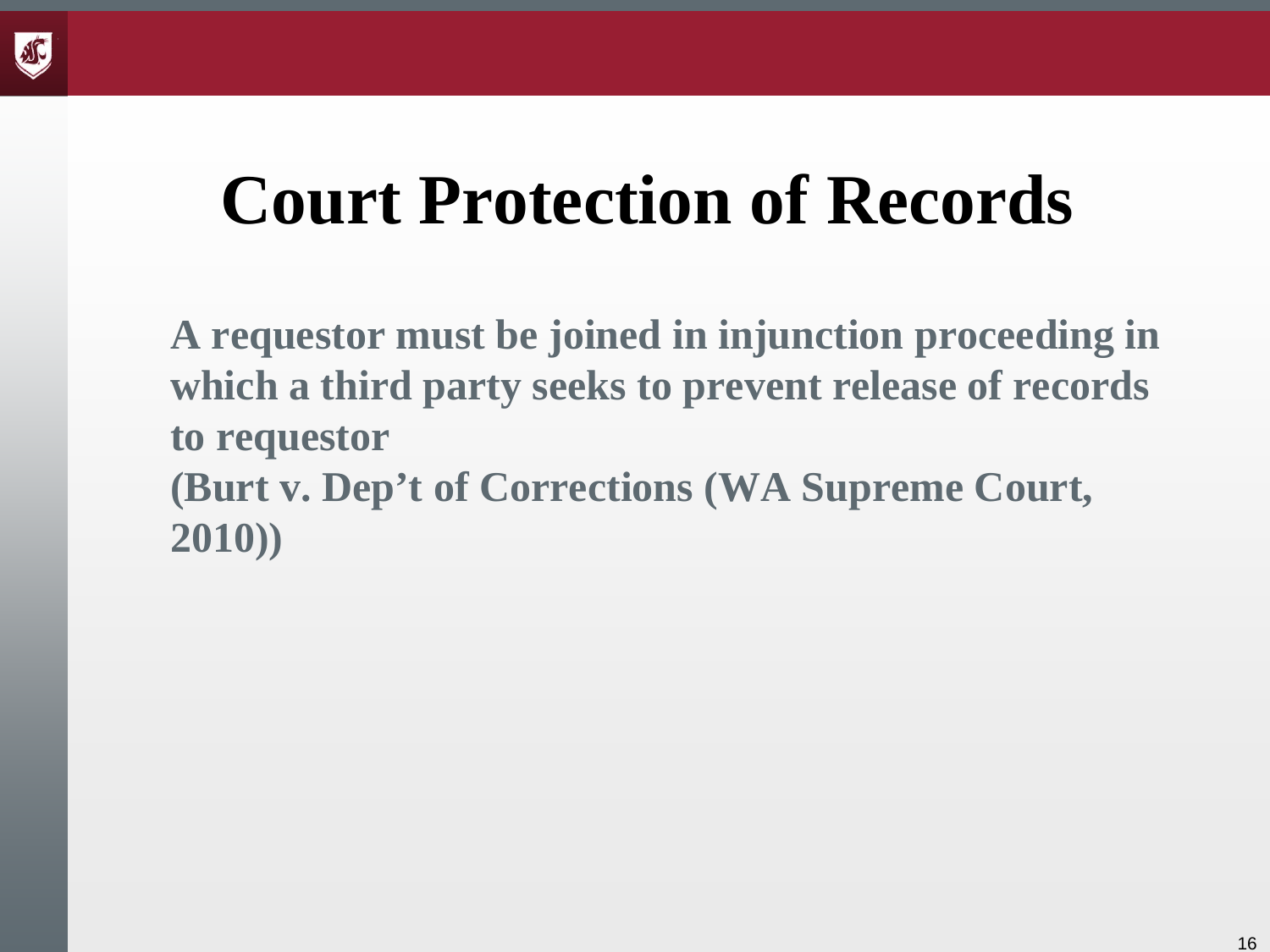

#### **How To Fulfill A Request For Electronic Records**

- **Agencies should develop, store, manage, and make public records widely available electronically** (RCW 43.105.250)
- **Agencies are encouraged to make commonly requested records available on its website – and in response to request for records, agencies may provide an Internet address and link on the website to the records (unless requestor notifies agency that s/he cannot access the Internet)** (RCW 42.56.520)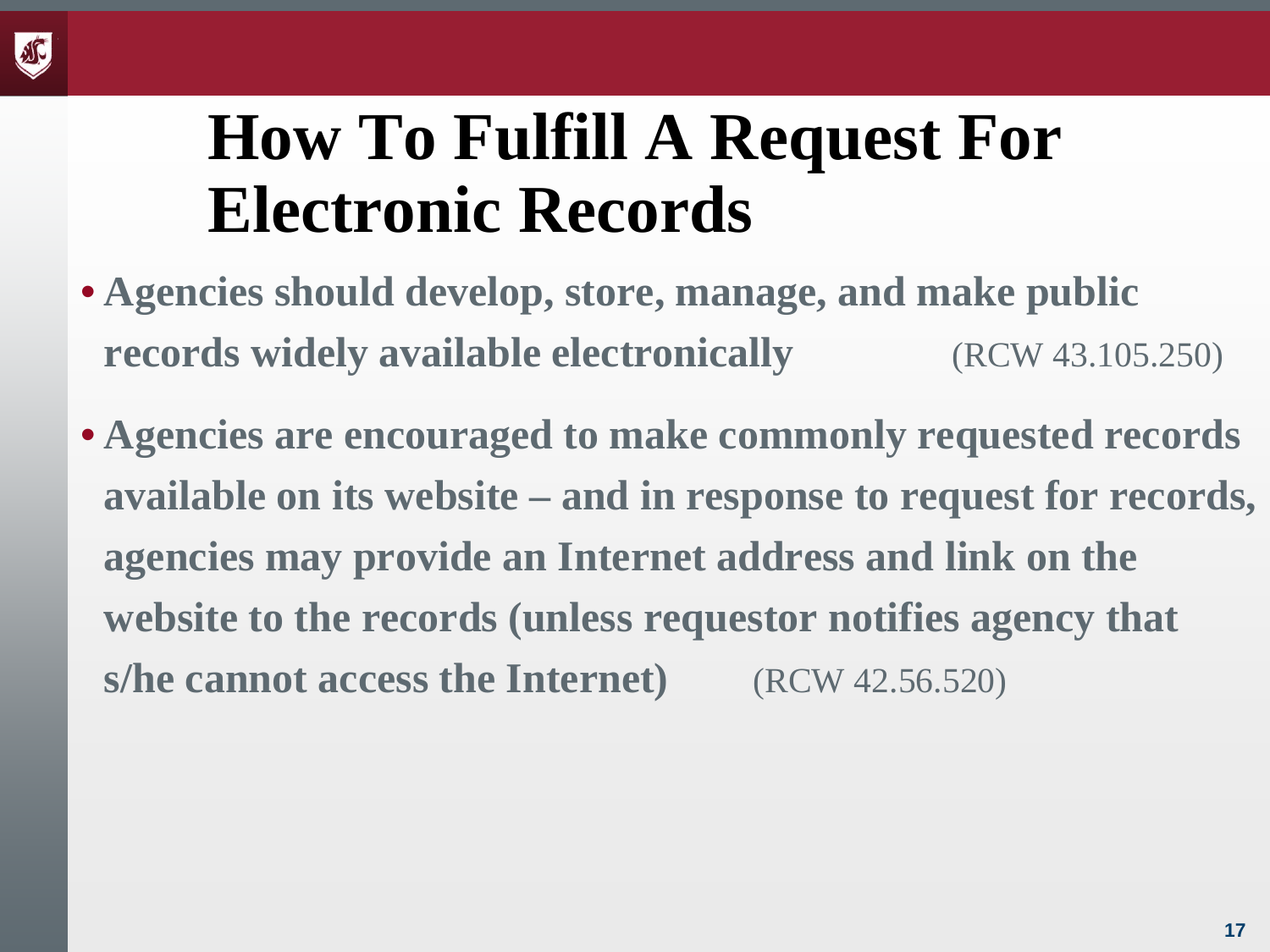

#### **How To Fulfill A Request For Electronic Records**

**Agencies are not required to produce records electronically, but agencies should produce records electronically if it is "technologically feasible"**  (Mechling v. City of Monroe, 152 Wn. App. 830 (2009); WAC 44- 14-05001)

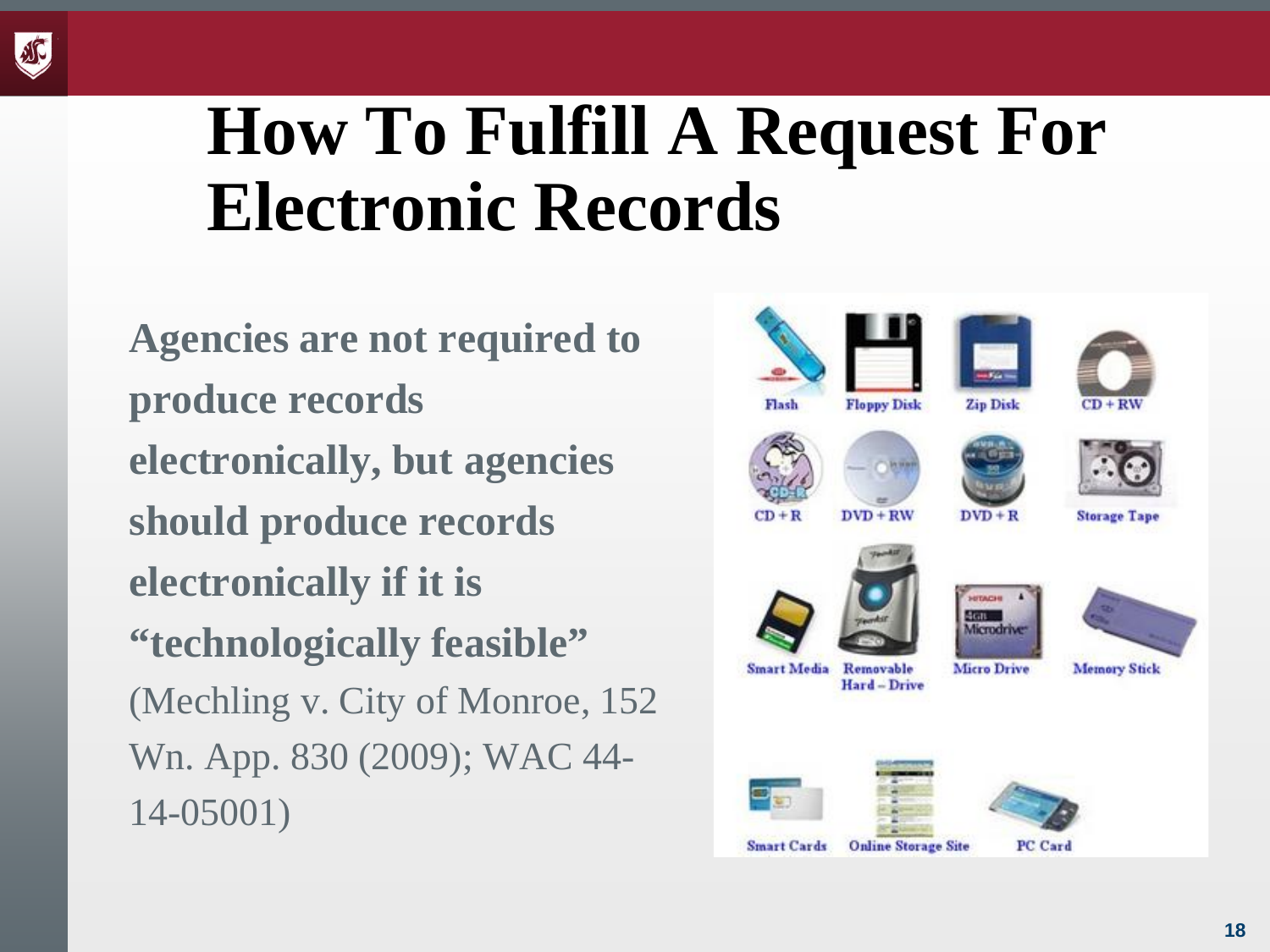

#### **What Fees May be Charged?**

- **Agencies may not charge inspection or search fees**
- **WSU charges 15 cents per page for providing photocopies or scanning paper records** (only those that were not originally electronic)
- **Agencies cannot charge a per-page amount for a paper copy when it has an electronic copy that can be easily provided at nearly no cost (WAC 44-14-07003)**
- **This will be coordinated by the Public Records Office**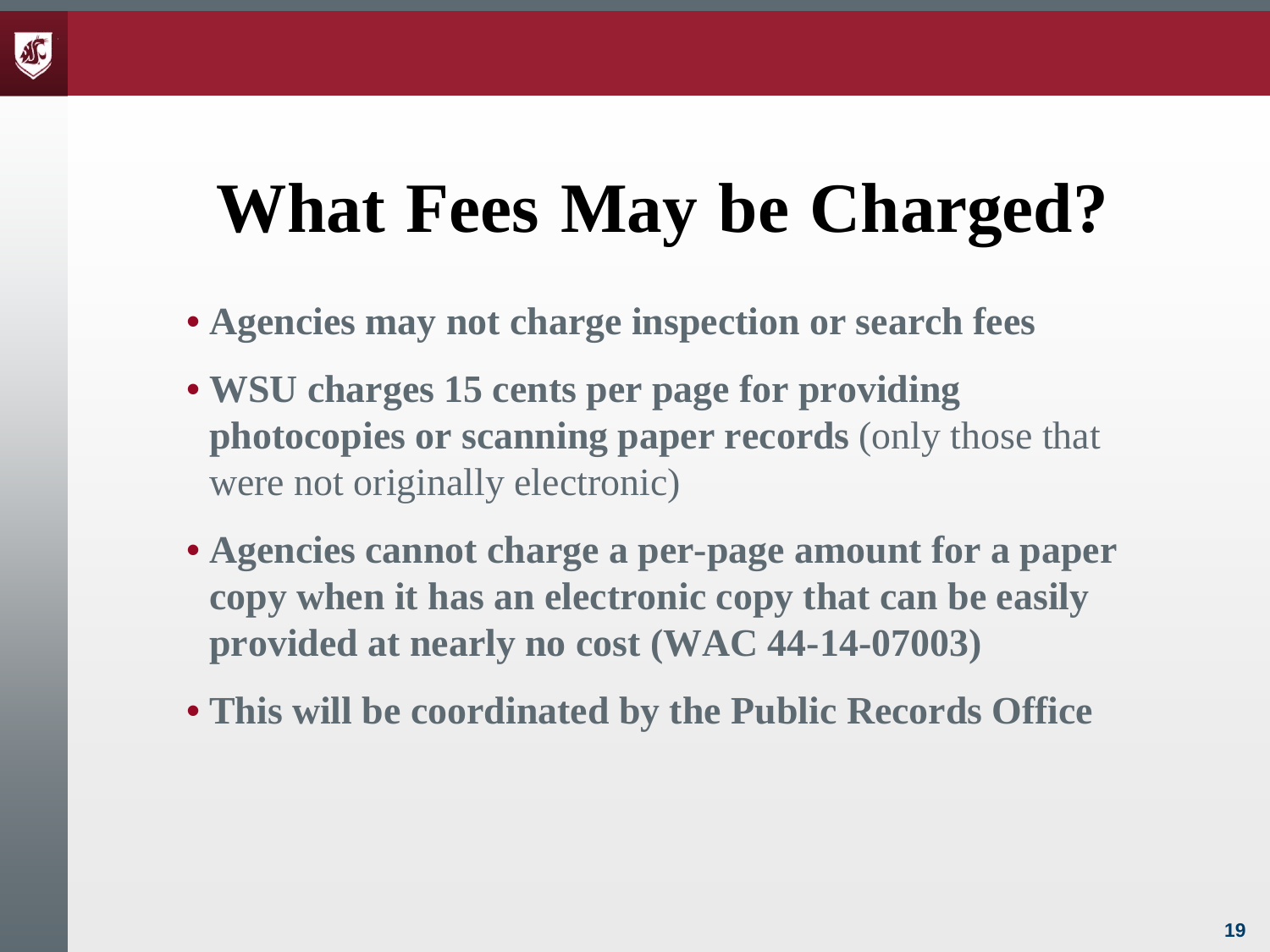

### **Agency Liability**

- **The agency has the burden of proving that all requested documents were produced, and that its redactions and withholdings are proper; payment of court costs and attorney fees (RCW 42.56.550)**
- **Payment of mandatory penalties:**
	- **\$5 to \$100 per page, per day, for each day the record inspection/production was delayed or denied** (could very significant if court dates are involved)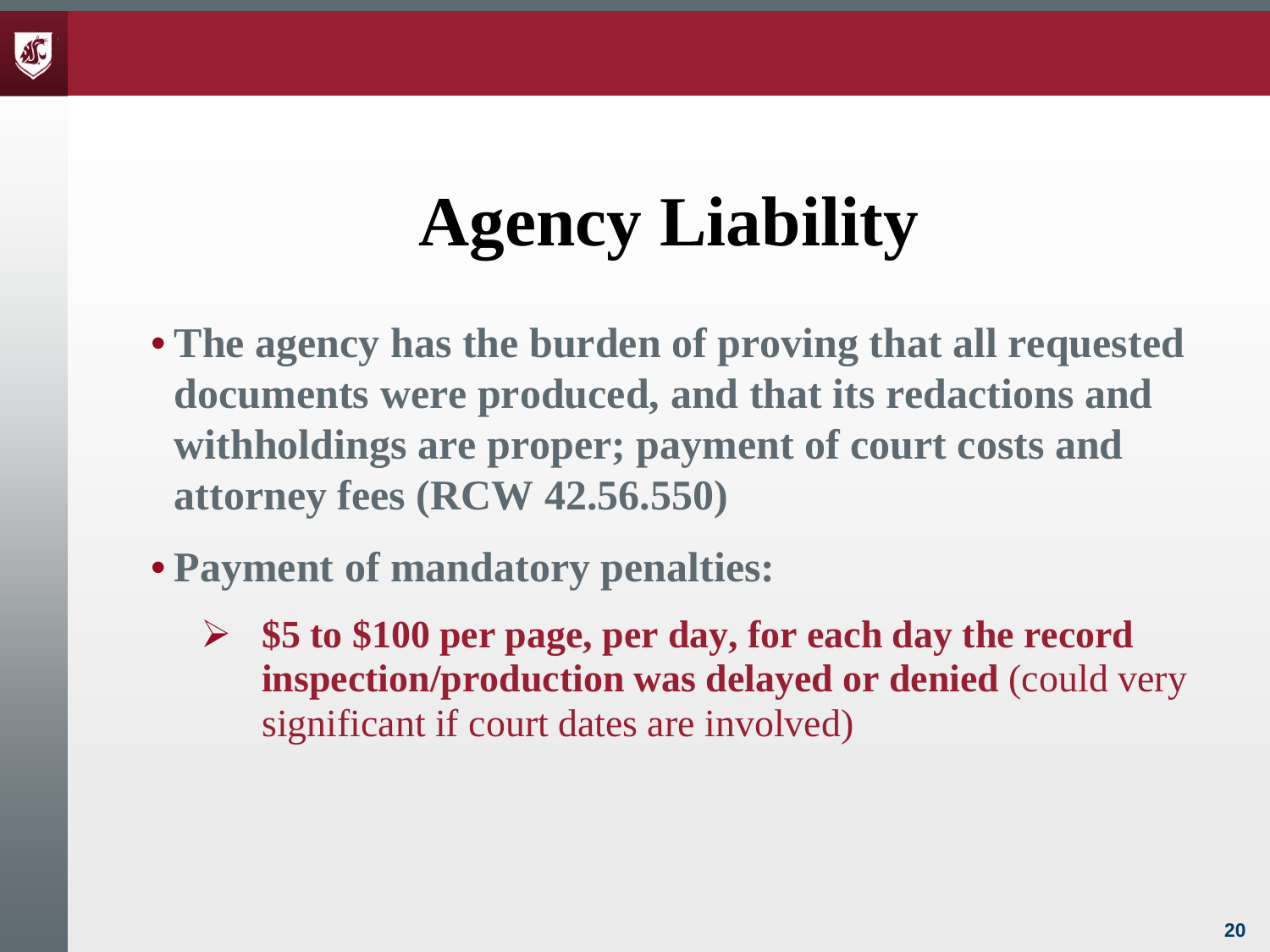

### **Agency Liability**

- **Yousoufian v. King County**
- **Factors which "may" determine penalty range include:** 
	- **Clarity of request and an agency follow-up**
	- **Training and supervision of personnel**
	- **Agency systems to track and retrieve records**
	- **Strict compliance with PRA procedural requirements**
	- **Reasonableness of explanation**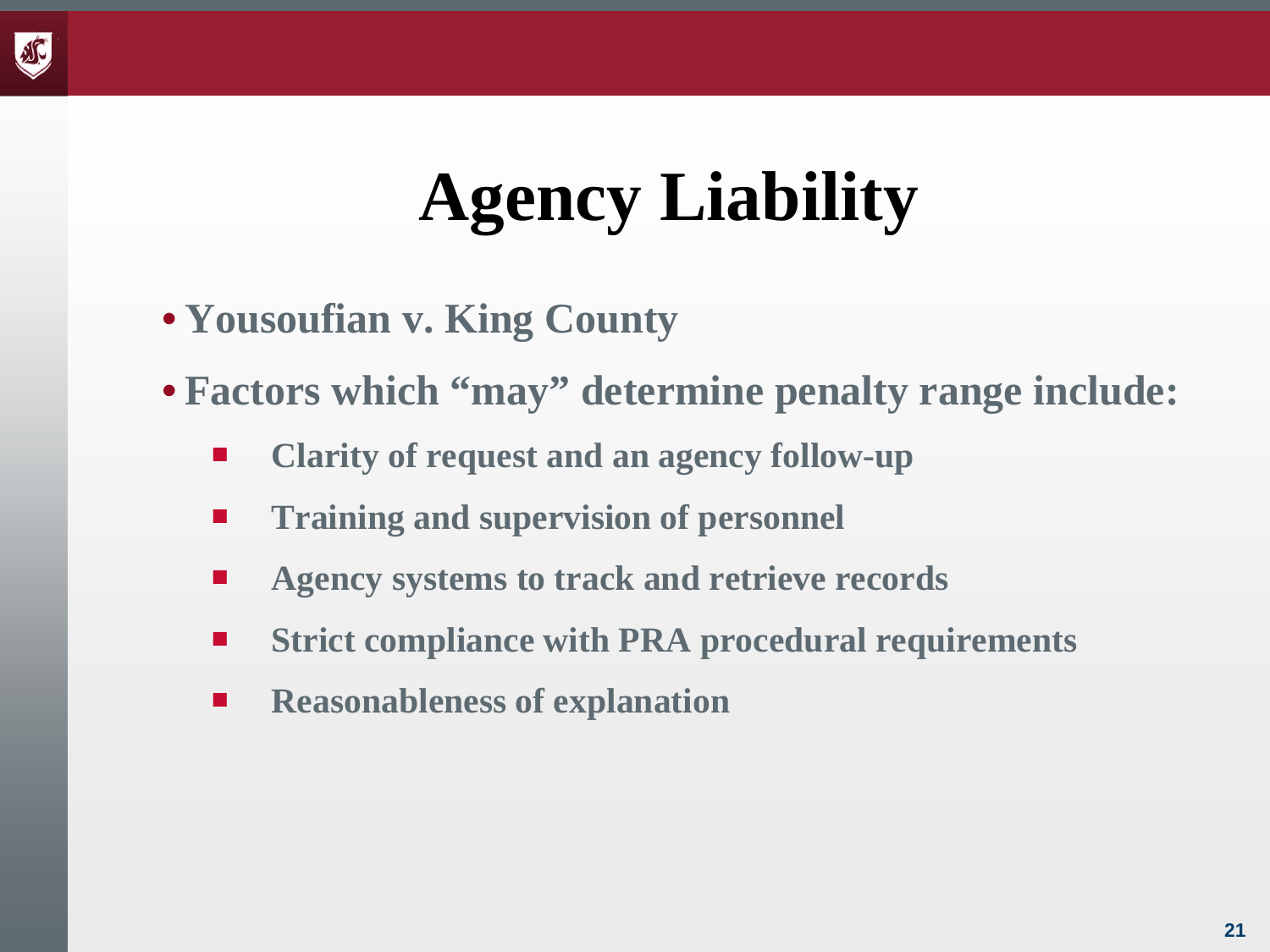

### **Records Retention**

- **RCW 40.14 -- Preservation and destruction of public records**
	- *"Regardless of physical form or characteristics, and including such copies thereof, that have been made or received by any agency of the state of Washington in connection with the transaction of public business."*
	- *WSU Records Retention (see* **BPPM 90.01.15** *All University Records Retention Schedule)*
	- *Individual departments will have schedules that must be reviewed and updated every two years*

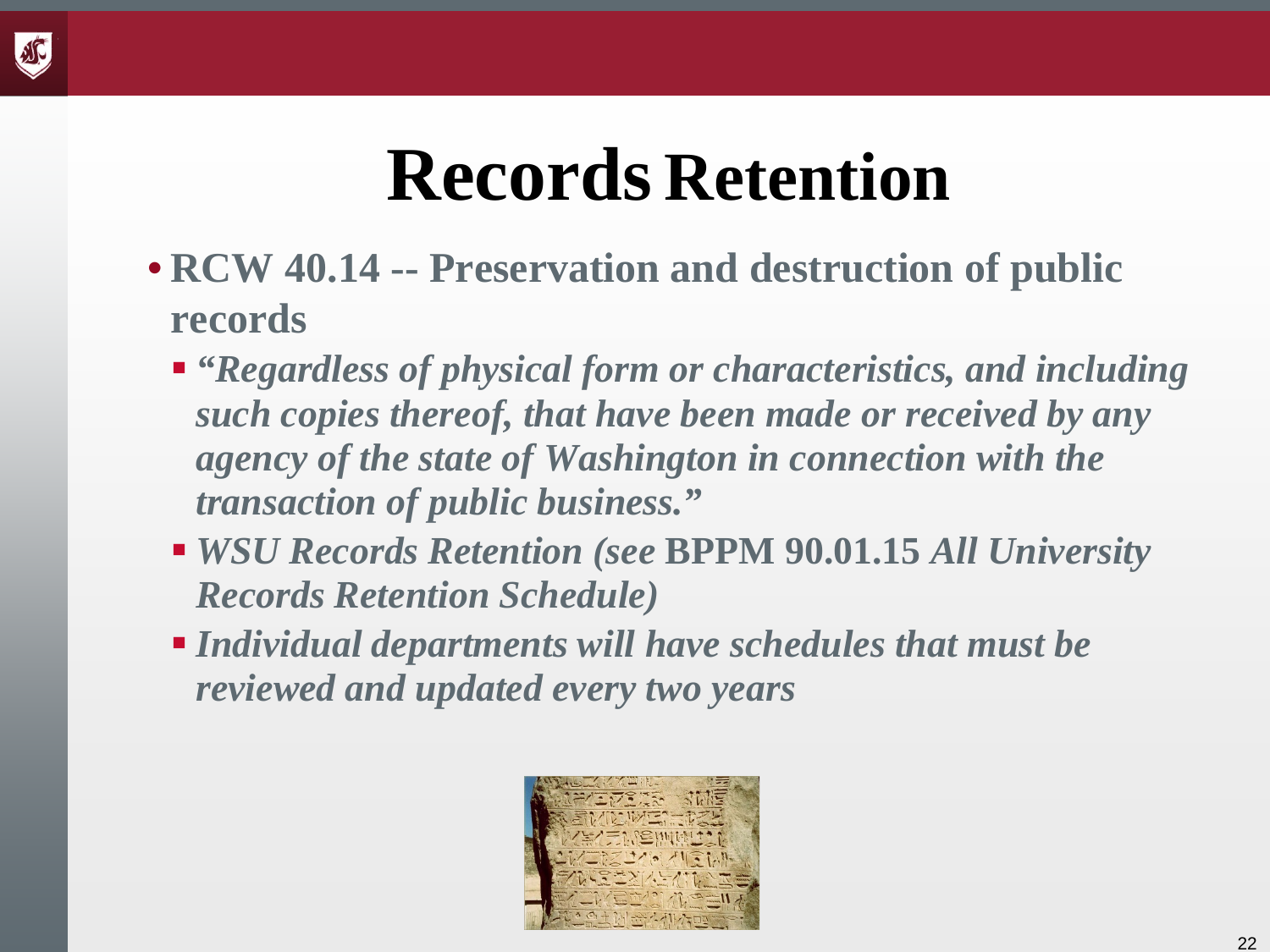

# **What do you keep?**

- **Content matters: apply the same decisions to retaining electronic information as you would to the traditional paper format**
- **Policies, significant decisions, commitments, or important meetings**

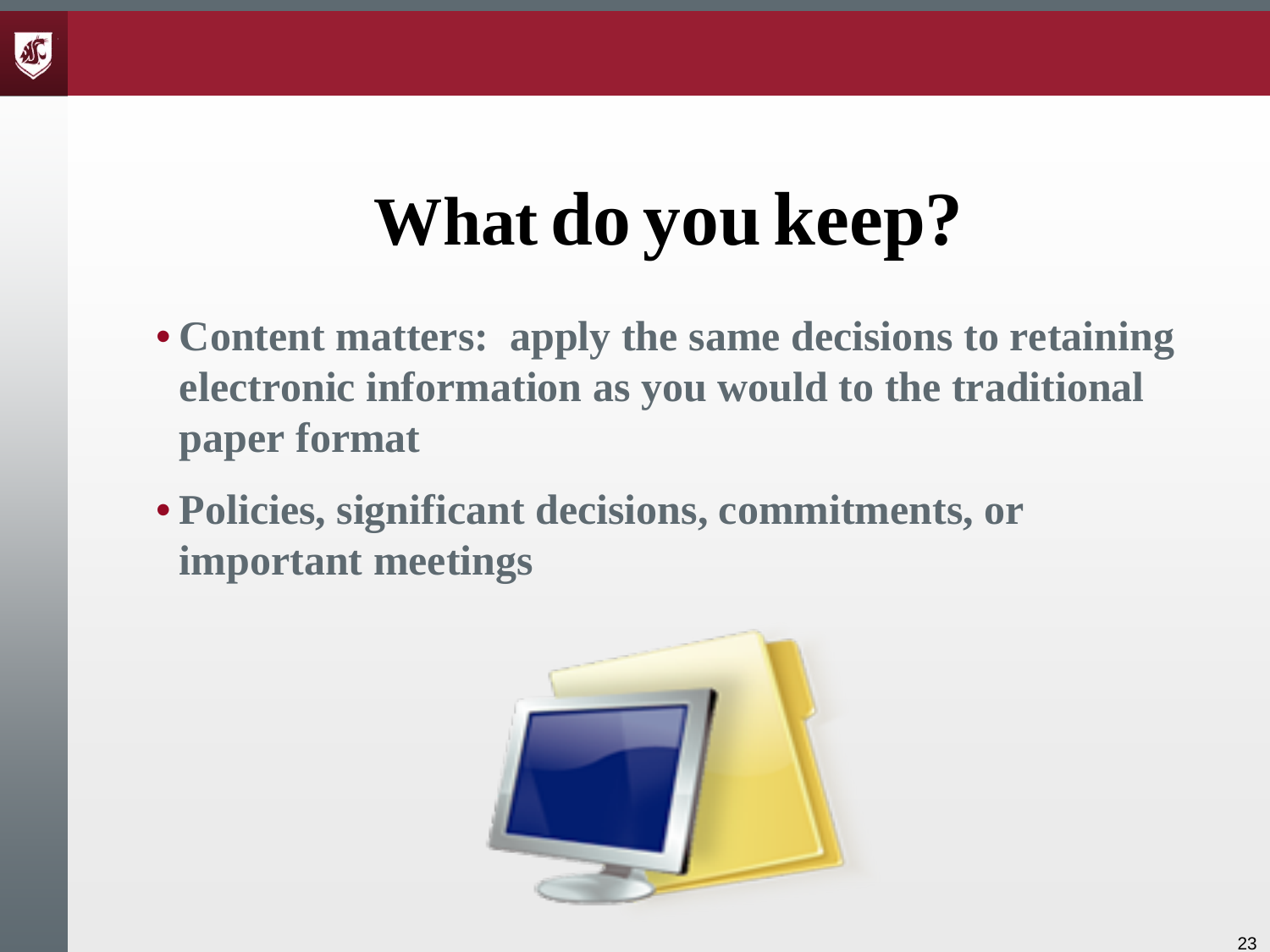

# **What do you keep?**

- **Messages that facilitate or document actions affecting the conduct of business**
- **Requests or provides substantive information**
- •**If content protects rights—legal, fiscal, property, other**
- •**If you use your personal cell phone for work, messages necessary to be retained should be saved on your work computer or other storage device and deleted from your phone**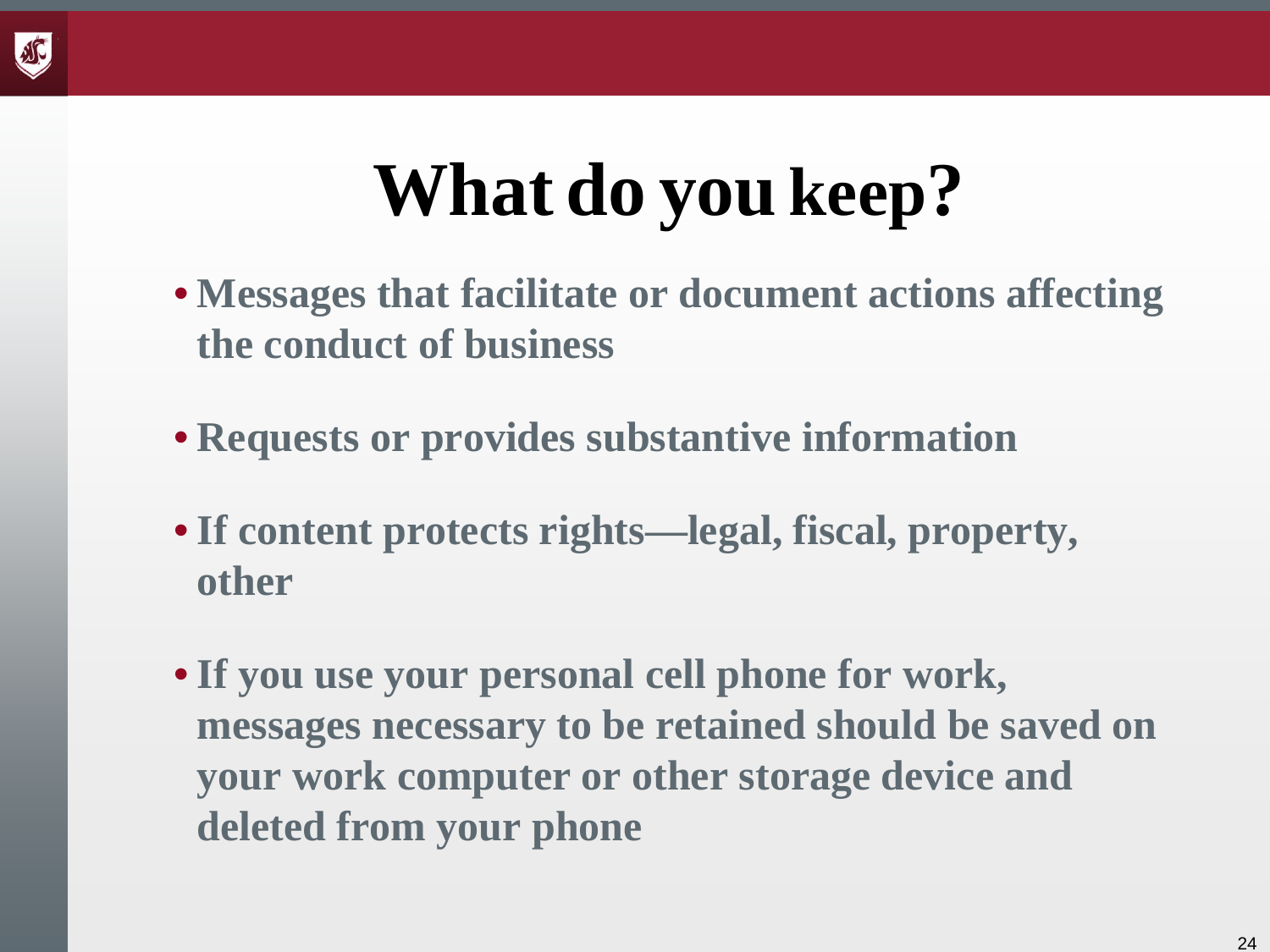# **What don't you keep?**

- **Records with little or no retention value:**
	- **"FYI" or information** *requiring no action*
	- **Social, meeting or announcement type of notices,**
	- **Personal messages and "chit-chat"**
	- **Spam and junk mail**
	- **Announcements, WSU media, etc.**
	- **Get rid of it as soon as you can; if kept, and documents are requested, it can all become part of a public records request - don't leave it in your deleted folder.**

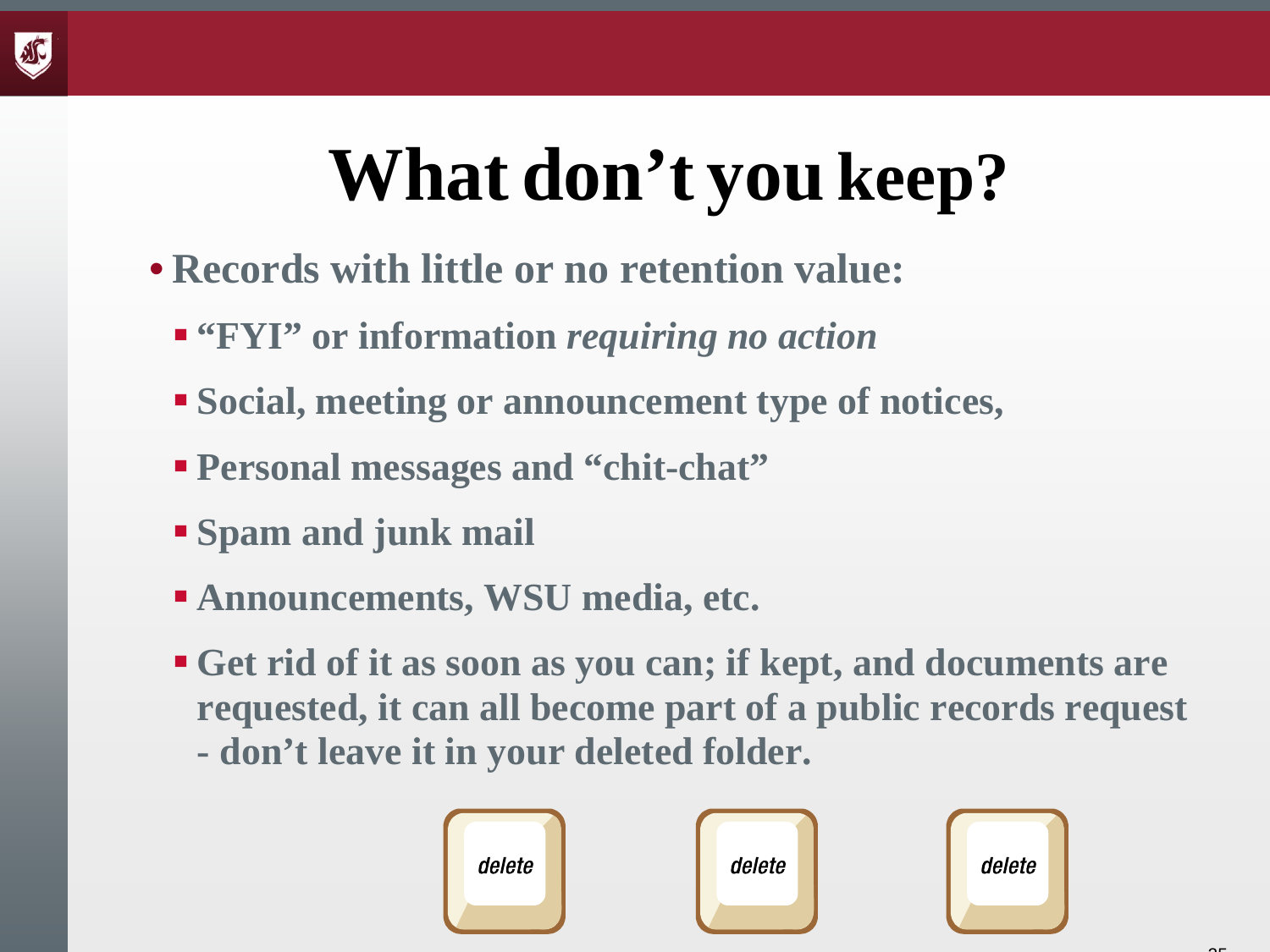

# **Clutter—get rid of it**

- **Develop policies on primary & secondary copies; have conversations on who needs to keep what**
- **Use email less often; pick up the phone, go meet**
- **Create filters, shared folders/spaces, etc.**
- **CC less people, only critical sharing is necessary**
- **Get rid of redundant, outdated, and trivial material**

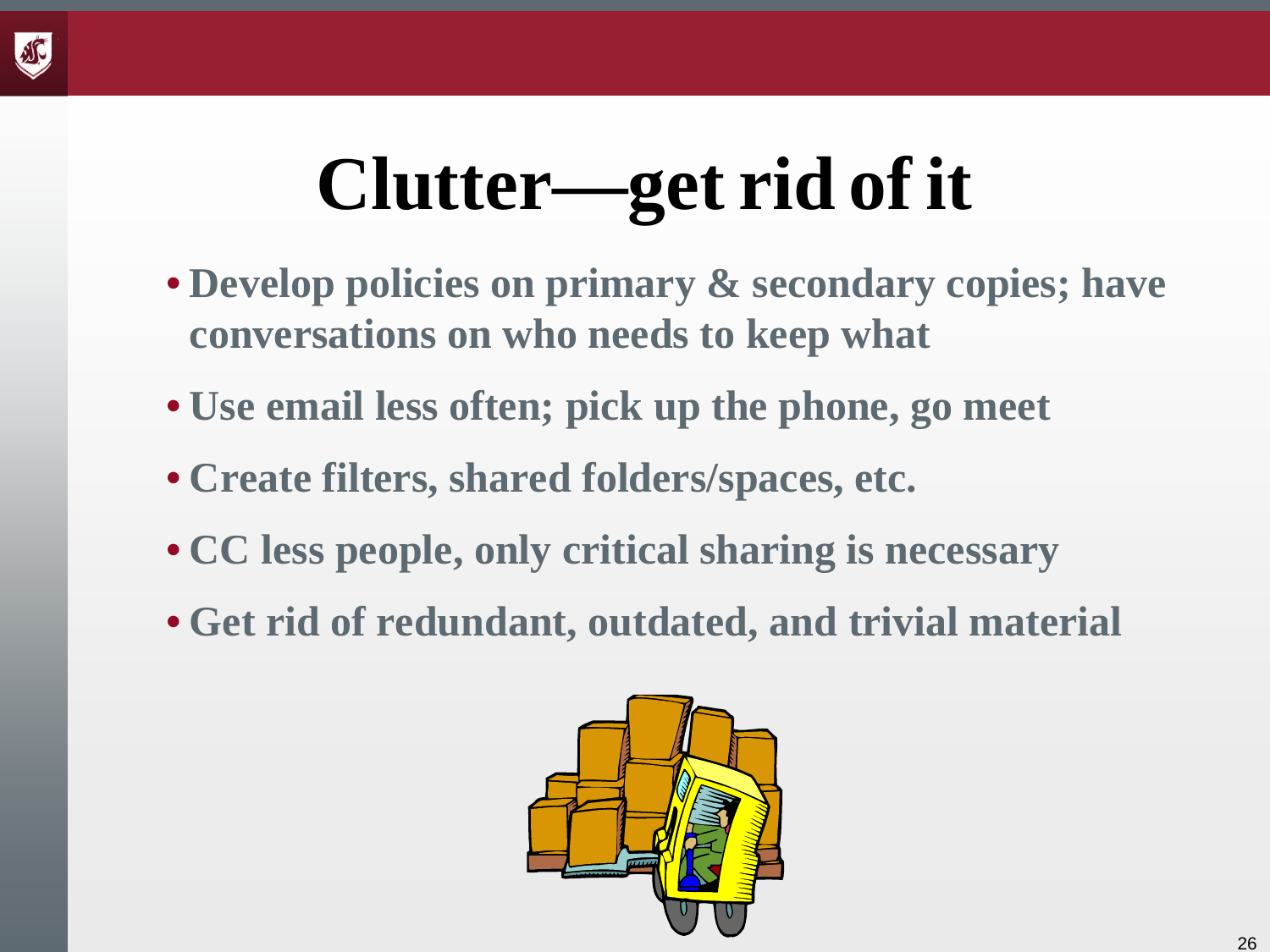

## **In and out of the office**

**Use Caution: the line between work and personal time has blended or is gone completely** 

- **Telecommuting, GO-To Meeting, etc.**
- **Smart phones, tablets, personal computers, cloud**
- **Social Media; protect the wsu.edu good name!**

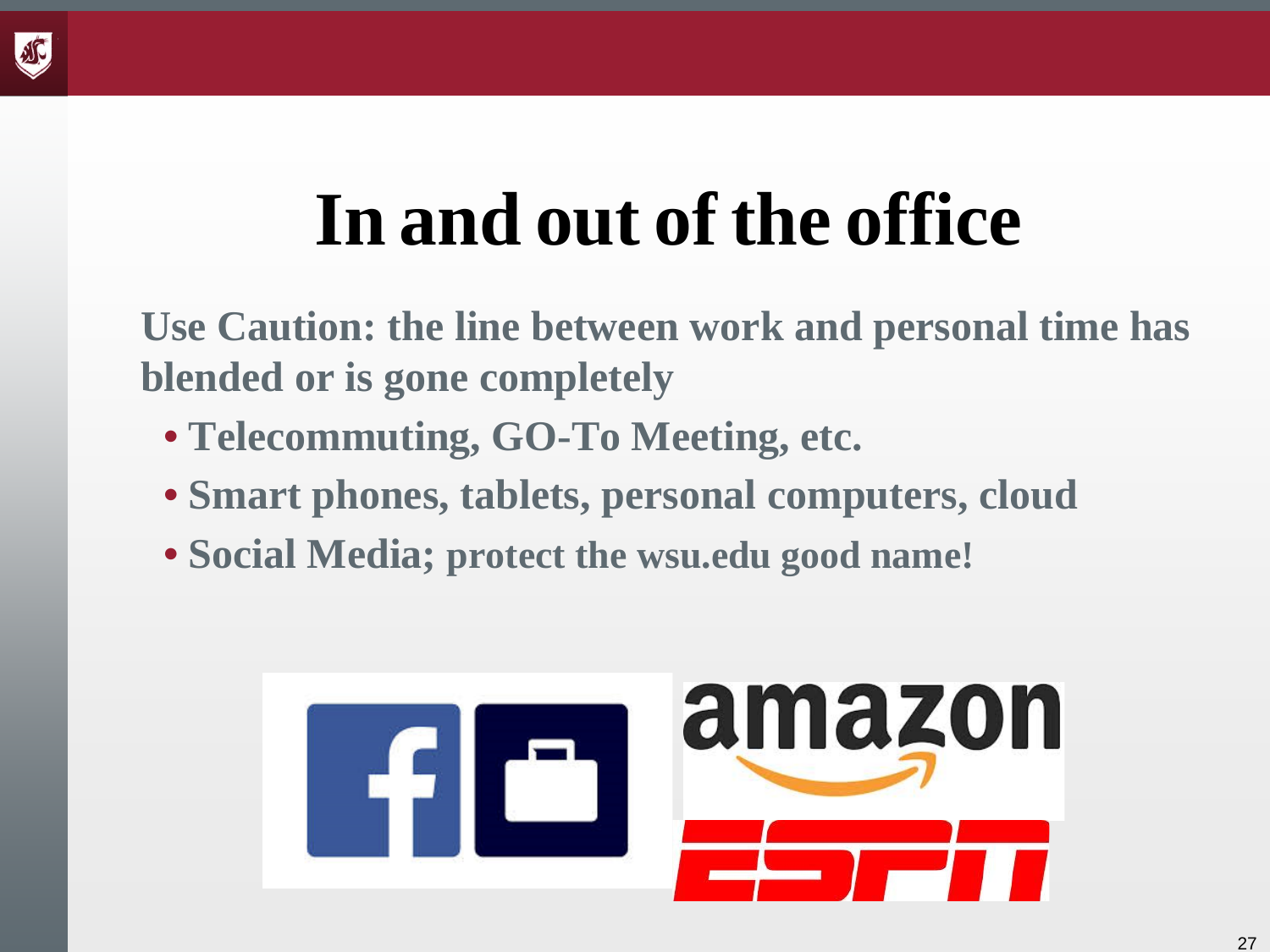

## **Be Prepared**

**Always remain aware of the fact that we are each creating Public Records in the daily course of doing our jobs.**

**Legally dispose of records in accordance with the records retention schedule, including email.**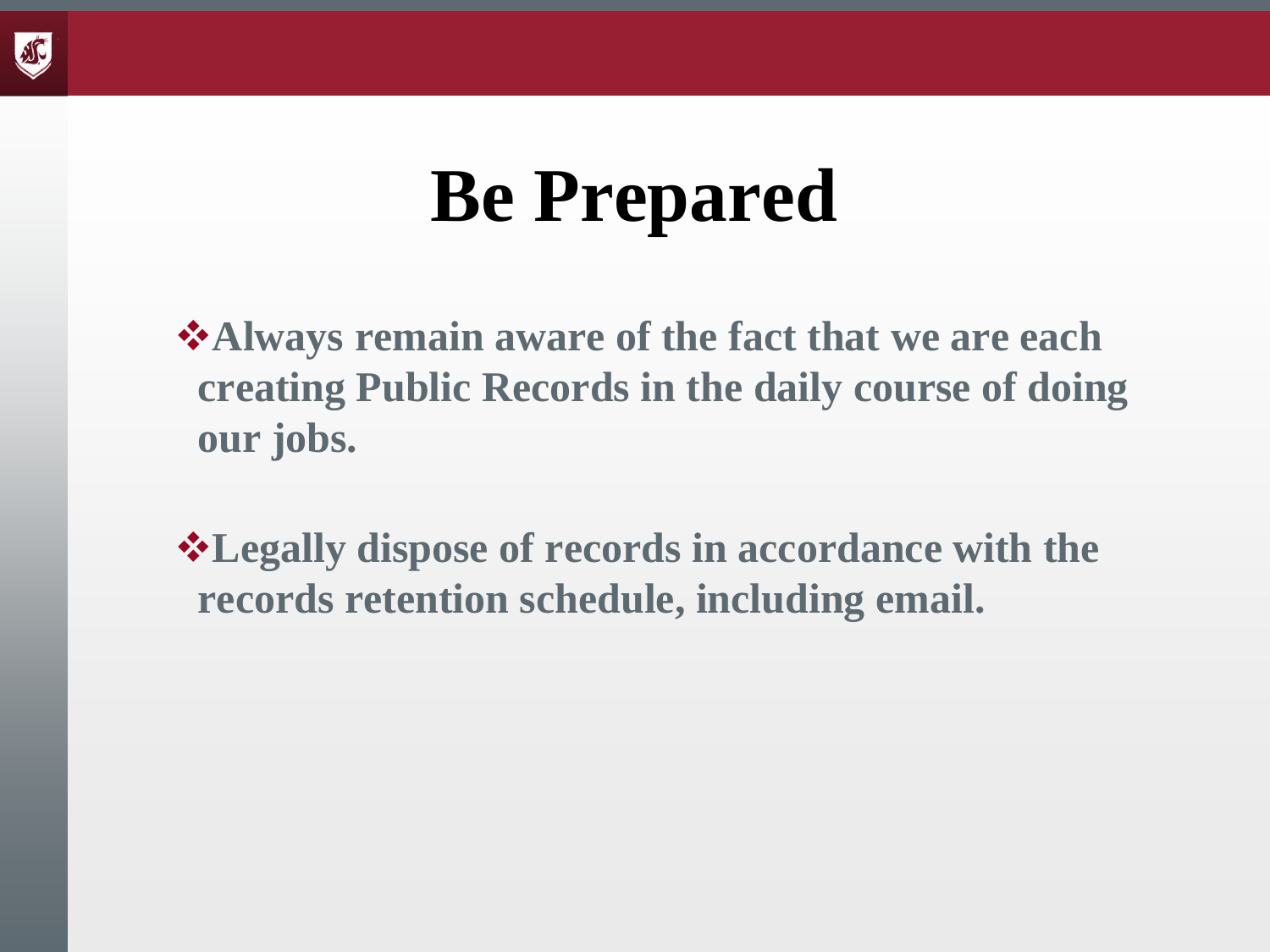

## **Destroying Records**

**A record scheduled for destruction may not be destroyed if a legal action (litigation hold notice) or Public Records Request involving that record is pending.**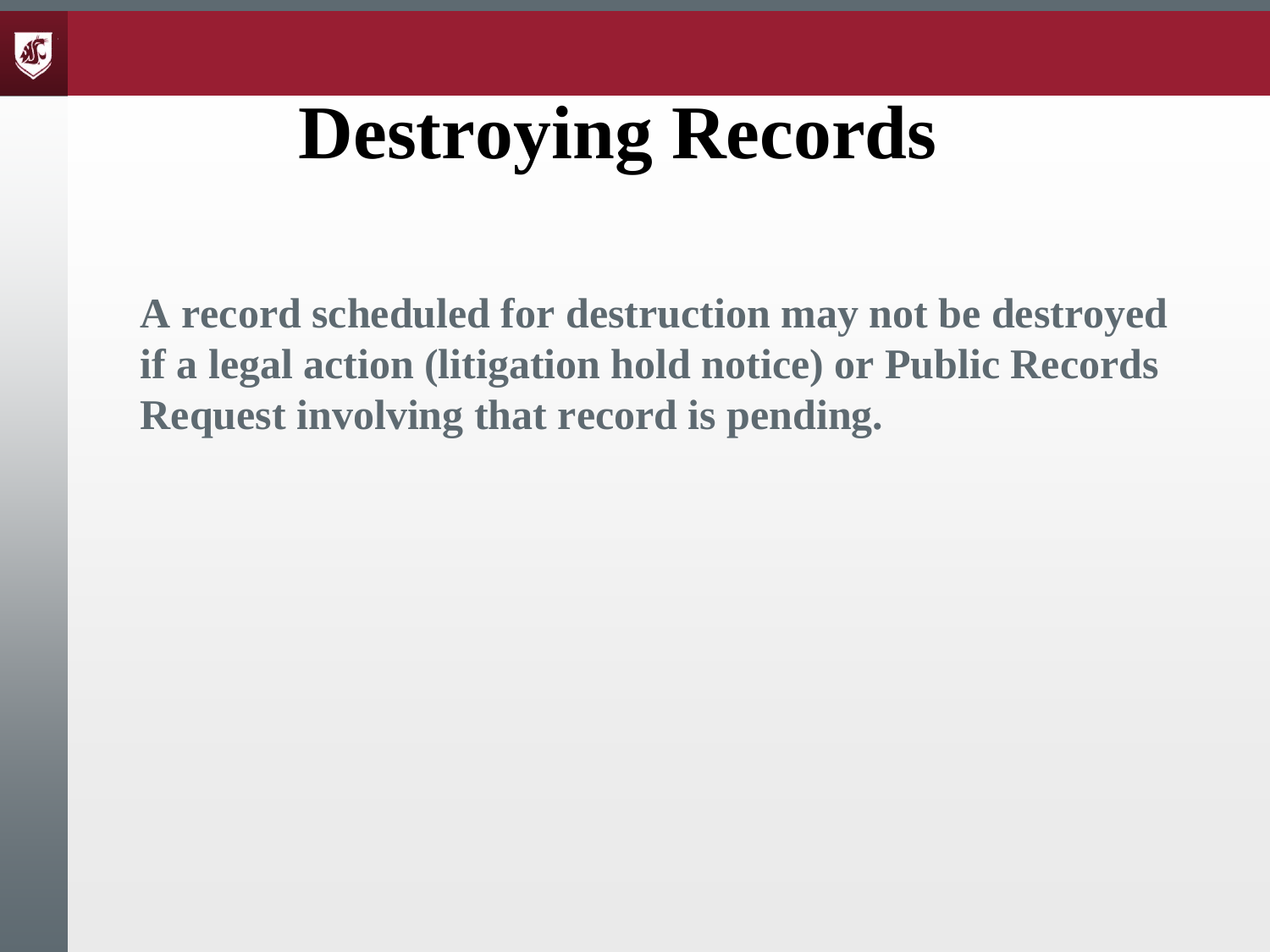

#### **Summary**

**Do not delay--forward any Public Records Requests to the Public Records Office immediately.**

- **When the Public Records Office requests records, promptly search for all records that are responsive and provide copies, following the instructions provided.**
- **Do not withhold or redact records because you think the information is exempt. Leave that determination to the Public Records Office and Attorney General's Office.**
- **Dispose of records in conformance with the retention schedule.**
- **Manage your e-mail account.**